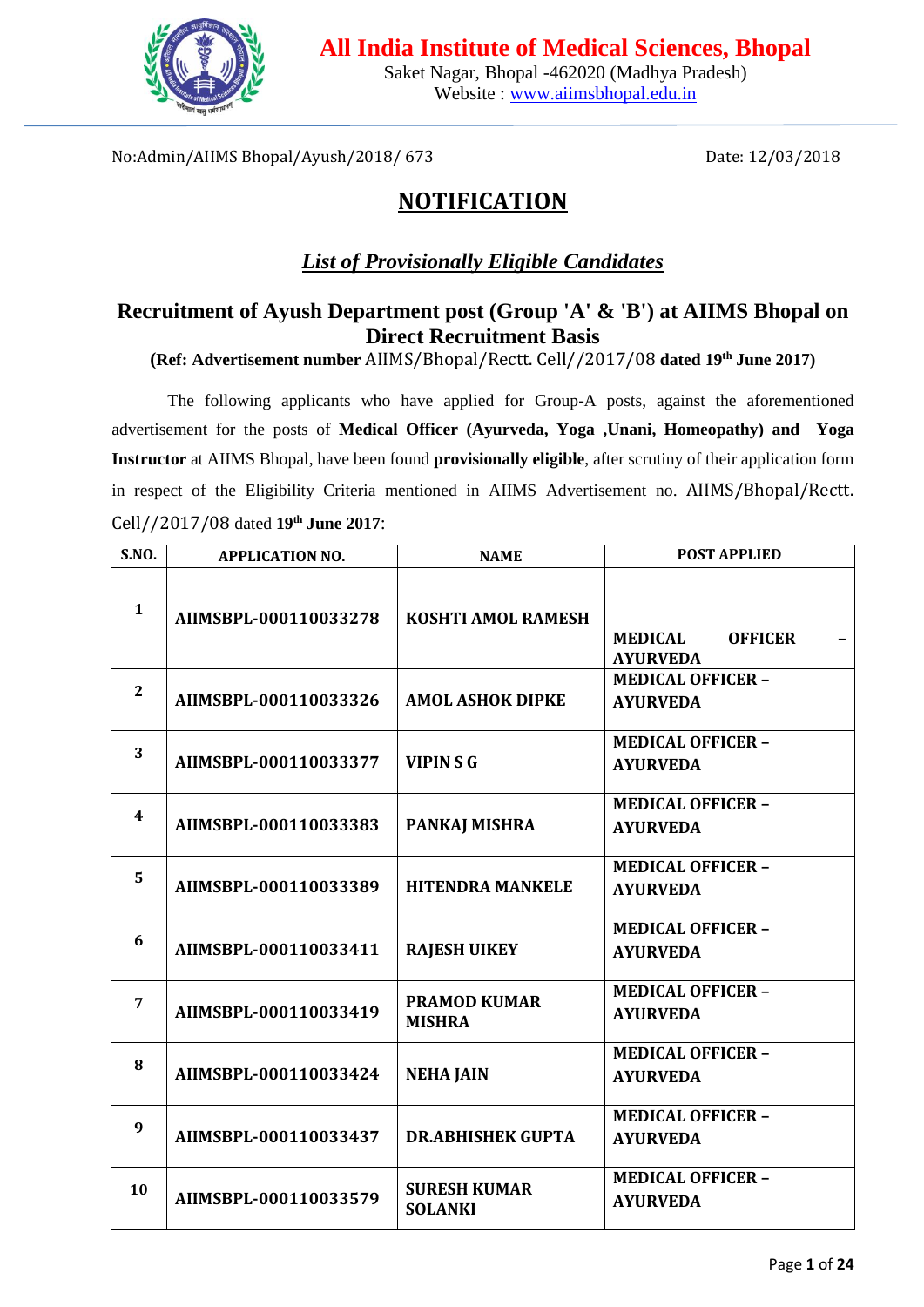| 11 |                       |                            | <b>MEDICAL OFFICER -</b> |
|----|-----------------------|----------------------------|--------------------------|
|    | AIIMSBPL-000110033580 | DR PRIYANKA JOSHI          | <b>AYURVEDA</b>          |
| 12 |                       |                            | <b>MEDICAL OFFICER -</b> |
|    | AIIMSBPL-000110033595 | <b>DR.DEEPAK SUDHI</b>     | <b>AYURVEDA</b>          |
|    |                       |                            | <b>MEDICAL OFFICER -</b> |
| 13 | AIIMSBPL-000110033668 | <b>DR.ANKESH SIKARWAR</b>  | <b>AYURVEDA</b>          |
|    |                       |                            | <b>MEDICAL OFFICER -</b> |
| 14 | AIIMSBPL-000110033702 | <b>SHAILENDRA SINGH</b>    | <b>AYURVEDA</b>          |
|    |                       |                            | <b>MEDICAL OFFICER -</b> |
| 15 | AIIMSBPL-000110033717 | <b>MEGHA GANGIL</b>        | <b>AYURVEDA</b>          |
| 16 |                       |                            | <b>MEDICAL OFFICER -</b> |
|    | AIIMSBPL-000110033719 | <b>DR PREETI SHARMA</b>    | <b>AYURVEDA</b>          |
| 17 |                       |                            | <b>MEDICAL OFFICER -</b> |
|    | AIIMSBPL-000110033738 | <b>AVINASH TIWARI</b>      | <b>AYURVEDA</b>          |
| 18 |                       |                            | <b>MEDICAL OFFICER -</b> |
|    | AIIMSBPL-000110033741 | <b>SHIKHA SHARMA</b>       | <b>AYURVEDA</b>          |
| 19 |                       | <b>SUSHEEL KUMAR</b>       | <b>MEDICAL OFFICER -</b> |
|    | AIIMSBPL-000110033817 | <b>TIWARI</b>              | <b>AYURVEDA</b>          |
| 20 |                       | <b>SHASHIKANT</b>          | <b>MEDICAL OFFICER -</b> |
|    | AIIMSBPL-000110033832 | <b>PRAJAPATI</b>           | <b>AYURVEDA</b>          |
| 21 |                       |                            | <b>MEDICAL OFFICER -</b> |
|    | AIIMSBPL-000110033860 | <b>SARITA SAHU</b>         | <b>AYURVEDA</b>          |
| 22 |                       | DR. SINGH NEELAM           | <b>MEDICAL OFFICER -</b> |
|    | AIIMSBPL-000110033872 | <b>KUMARI MAHESH</b>       | <b>AYURVEDA</b>          |
| 23 |                       |                            | <b>MEDICAL OFFICER -</b> |
|    | AIIMSBPL-000110033918 | DR DIPIKA JAIN             | <b>AYURVEDA</b>          |
| 24 |                       | DR. INDRAJ SINGH           | <b>MEDICAL OFFICER -</b> |
|    | AIIMSBPL-000110033962 | <b>PATEL</b>               | <b>AYURVEDA</b>          |
| 25 |                       | <b>SACHIN KUMAR</b>        | <b>MEDICAL OFFICER -</b> |
|    | AIIMSBPL-000110033975 | <b>AGRAWAL</b>             | <b>AYURVEDA</b>          |
| 26 |                       | <b>DIPTENDU KUMAR</b>      | <b>MEDICAL OFFICER -</b> |
|    | AIIMSBPL-000110033977 | <b>DASH</b>                | <b>AYURVEDA</b>          |
| 27 |                       |                            | <b>MEDICAL OFFICER -</b> |
|    | AIIMSBPL-000110033981 | <b>VIVEK BHARGAVA</b>      | <b>AYURVEDA</b>          |
| 28 |                       |                            | <b>MEDICAL OFFICER -</b> |
|    | AIIMSBPL-000110033989 | <b>DEEPTI DUBEY</b>        | <b>AYURVEDA</b>          |
|    |                       |                            | <b>MEDICAL OFFICER -</b> |
| 29 | AIIMSBPL-000110034001 | <b>SHIV PRASAD DWIVEDI</b> | <b>AYURVEDA</b>          |
|    |                       |                            |                          |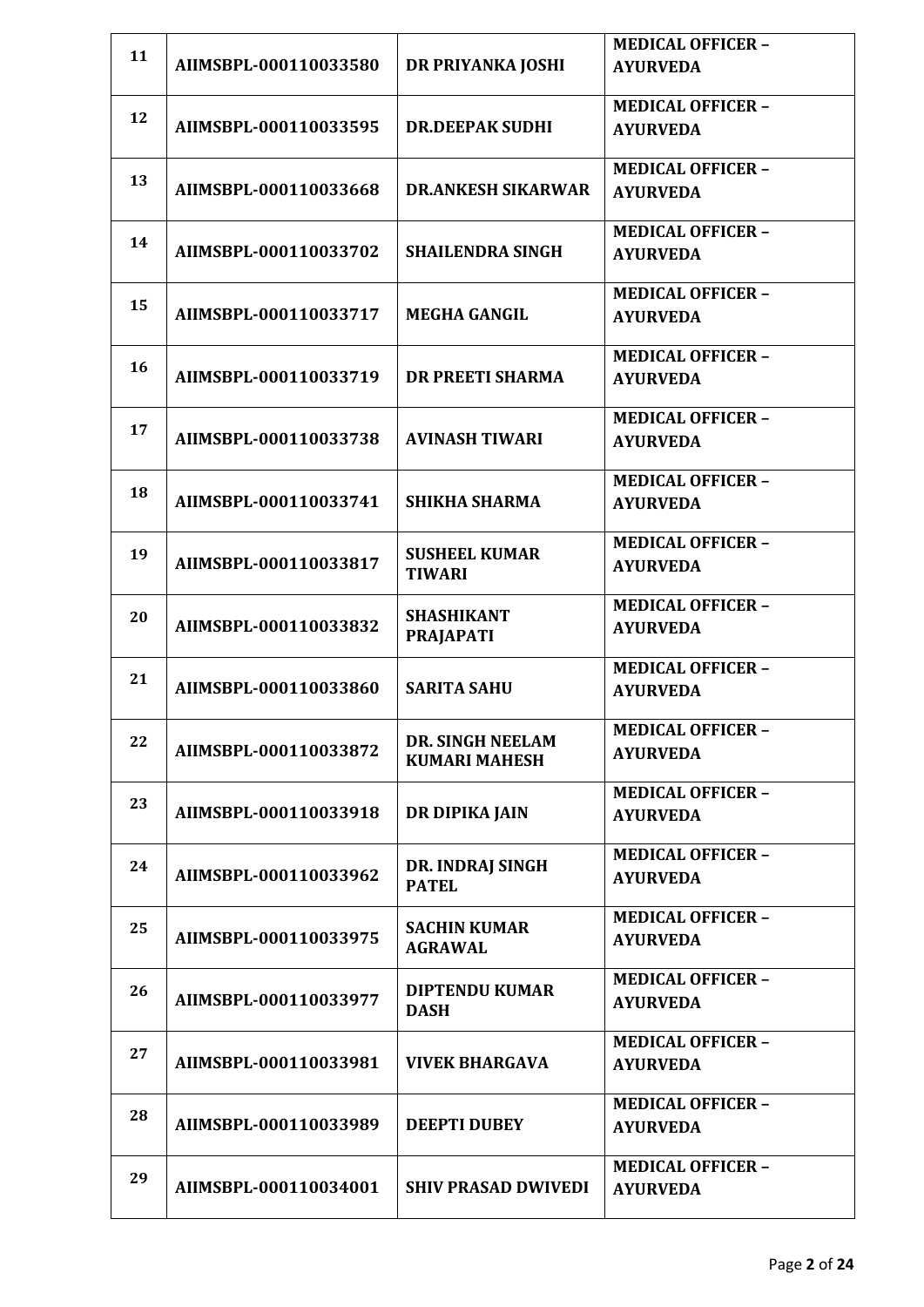|    |                       |                                             | <b>MEDICAL OFFICER -</b>                    |
|----|-----------------------|---------------------------------------------|---------------------------------------------|
| 30 | AIIMSBPL-000110034068 | <b>SAURABH PAWAR</b>                        | <b>AYURVEDA</b>                             |
| 31 |                       |                                             | <b>MEDICAL OFFICER -</b>                    |
|    | AIIMSBPL-000110034080 | DEVANAND UPADHYAY                           | <b>AYURVEDA</b>                             |
| 32 |                       |                                             | <b>MEDICAL OFFICER -</b>                    |
|    | AIIMSBPL-000110034162 | <b>UDAY V CHOUGULE</b>                      | <b>AYURVEDA</b>                             |
| 33 |                       |                                             | <b>MEDICAL OFFICER -</b>                    |
|    | AIIMSBPL-000110034164 | <b>DIPESH TAILOR</b>                        | <b>AYURVEDA</b>                             |
| 34 |                       | <b>MUKESH KUMAR</b>                         | <b>MEDICAL OFFICER -</b>                    |
|    | AIIMSBPL-000110034274 | <b>SHRIVASTAVA</b>                          | <b>AYURVEDA</b>                             |
|    |                       |                                             | <b>MEDICAL OFFICER -</b>                    |
| 35 | AIIMSBPL-000110034280 | <b>AVIRAL PANDEY</b>                        | <b>AYURVEDA</b>                             |
|    |                       | <b>PANDE SUMANT</b>                         | <b>MEDICAL OFFICER -</b>                    |
| 36 | AIIMSBPL-000110034291 | <b>MORESHWAR</b>                            | <b>AYURVEDA</b>                             |
|    |                       |                                             | <b>MEDICAL OFFICER -</b>                    |
| 37 | AIIMSBPL-000110034293 | <b>JASPREET SINGH</b>                       | <b>AYURVEDA</b>                             |
|    |                       |                                             |                                             |
| 38 |                       |                                             | <b>MEDICAL OFFICER -</b>                    |
|    | AIIMSBPL-000110034295 | <b>RAHUL SHARMA</b>                         | <b>AYURVEDA</b>                             |
| 39 |                       |                                             | <b>MEDICAL OFFICER -</b>                    |
|    | AIIMSBPL-000110034322 | <b>KUNWAR RAHUL SINGH</b>                   | <b>AYURVEDA</b>                             |
|    |                       |                                             | <b>MEDICAL OFFICER -</b>                    |
| 40 | AIIMSBPL-000110034331 | <b>DR. SANGITA</b><br><b>SRIVASTAV</b>      | <b>AYURVEDA</b>                             |
|    |                       |                                             |                                             |
| 41 | AIIMSBPL-000110034342 | <b>DR.SAURABH</b>                           | <b>MEDICAL OFFICER -</b><br><b>AYURVEDA</b> |
|    |                       |                                             |                                             |
| 42 |                       | DR NIHAR RANJAN                             | <b>MEDICAL OFFICER -</b>                    |
|    | AIIMSBPL-000110034350 | <b>MAHANTA</b>                              | <b>AYURVEDA</b>                             |
|    |                       |                                             | <b>MEDICAL OFFICER -</b>                    |
| 43 | AIIMSBPL-000110034383 | <b>SHILPY GUPTA</b>                         | <b>AYURVEDA</b>                             |
|    |                       |                                             |                                             |
| 44 | AIIMSBPL-000110034433 | <b>RUPALI SHRIRAM</b>                       | <b>MEDICAL OFFICER -</b><br><b>AYURVEDA</b> |
|    |                       | <b>SHELKE</b>                               |                                             |
| 45 |                       | <b>PRAMOD CHANDRA</b>                       | <b>MEDICAL OFFICER -</b>                    |
|    | AIIMSBPL-000110034435 | <b>DWIVEDI</b>                              | <b>AYURVEDA</b>                             |
|    |                       |                                             | <b>MEDICAL OFFICER -</b>                    |
| 46 | AIIMSBPL-000110034436 | <b>GANESH BALKRISHNA</b><br><b>BELORKAR</b> | <b>AYURVEDA</b>                             |
|    |                       |                                             | <b>MEDICAL OFFICER -</b>                    |
| 47 | AIIMSBPL-000110034439 | <b>VIJAYANT SHUKLA</b>                      | <b>AYURVEDA</b>                             |
|    |                       |                                             |                                             |
| 48 |                       |                                             | <b>MEDICAL OFFICER -</b>                    |
|    | AIIMSBPL-000110034452 | <b>SONALI BISWAS</b>                        | <b>AYURVEDA</b>                             |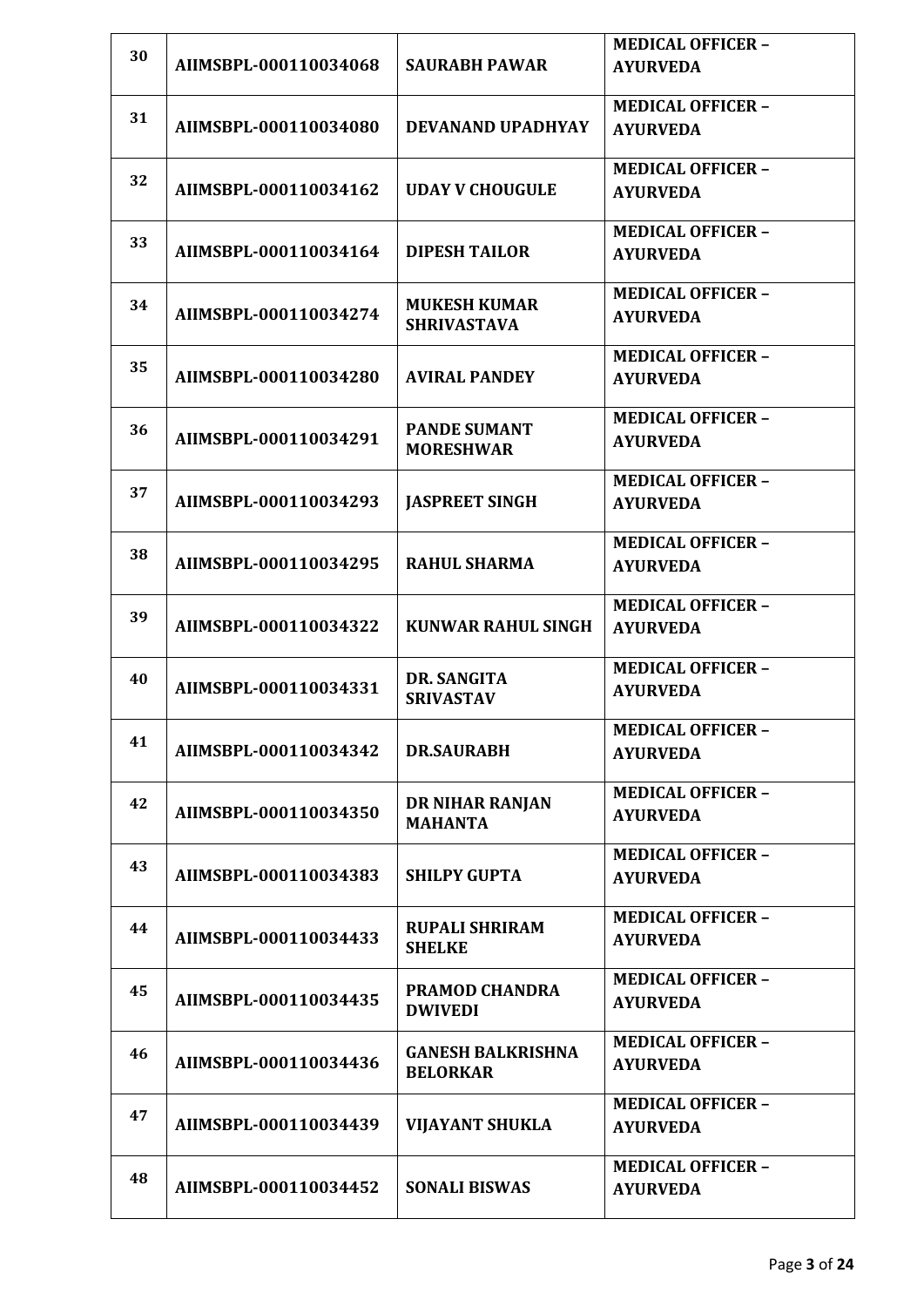| 49 |                       |                           | <b>MEDICAL OFFICER -</b> |
|----|-----------------------|---------------------------|--------------------------|
|    | AIIMSBPL-000110034494 | <b>MAMTA SHARMA</b>       | <b>AYURVEDA</b>          |
| 50 |                       |                           | <b>MEDICAL OFFICER -</b> |
|    | AIIMSBPL-000110034525 | <b>BRAHM DUTT SHARMA</b>  | <b>AYURVEDA</b>          |
| 51 |                       | <b>GHORPADE MANJIRI</b>   | <b>MEDICAL OFFICER -</b> |
|    | AIIMSBPL-000110034612 | <b>SHANKAR</b>            | <b>AYURVEDA</b>          |
| 52 |                       |                           | <b>MEDICAL OFFICER -</b> |
|    | AIIMSBPL-000110034645 | <b>DR.PRIYA ROHRA</b>     | <b>AYURVEDA</b>          |
| 53 |                       |                           | <b>MEDICAL OFFICER -</b> |
|    | AIIMSBPL-000110034646 | <b>DR RUPESH UIKEY</b>    | <b>AYURVEDA</b>          |
| 54 |                       |                           | <b>MEDICAL OFFICER -</b> |
|    | AIIMSBPL-000110034685 | <b>SAHARE NEHA MILIND</b> | <b>AYURVEDA</b>          |
| 55 |                       |                           | <b>MEDICAL OFFICER -</b> |
|    | AIIMSBPL-000110034688 | <b>ANURAG MISHRA</b>      | <b>AYURVEDA</b>          |
| 56 |                       | <b>DR.PRAVEEN KUMAR</b>   | <b>MEDICAL OFFICER -</b> |
|    | AIIMSBPL-000110034737 | <b>RAGHUWANSHI</b>        | <b>AYURVEDA</b>          |
| 57 |                       |                           | <b>MEDICAL OFFICER -</b> |
|    | AIIMSBPL-000110034770 | <b>NARESH KUMAR NIGAM</b> | <b>AYURVEDA</b>          |
| 58 |                       | <b>NIKUM NILESH</b>       | <b>MEDICAL OFFICER -</b> |
|    | AIIMSBPL-000110034778 | <b>GULABRAO</b>           | <b>AYURVEDA</b>          |
| 59 |                       |                           | <b>MEDICAL OFFICER -</b> |
|    | AIIMSBPL-000110034779 | <b>MUKESH BAMNE</b>       | <b>AYURVEDA</b>          |
| 60 |                       |                           | <b>MEDICAL OFFICER -</b> |
|    | AIIMSBPL-000110034790 | <b>RANJANA PANDEY</b>     | <b>AYURVEDA</b>          |
| 61 |                       |                           | <b>MEDICAL OFFICER -</b> |
|    | AIIMSBPL-000110034805 | <b>DR TUSHAR KUMAR</b>    | <b>AYURVEDA</b>          |
| 62 |                       |                           | <b>MEDICAL OFFICER -</b> |
|    | AIIMSBPL-000110034814 | <b>KUNWAR ANKUR SINGH</b> | <b>AYURVEDA</b>          |
| 63 |                       |                           | <b>MEDICAL OFFICER -</b> |
|    | AIIMSBPL-000110034827 | <b>RAHUL JAIN</b>         | <b>AYURVEDA</b>          |
| 64 |                       |                           | <b>MEDICAL OFFICER -</b> |
|    | AIIMSBPL-000110034829 | <b>PRADEEP SANKARS</b>    | <b>AYURVEDA</b>          |
| 65 |                       | <b>DR.NITESH LAXMAN</b>   | <b>MEDICAL OFFICER -</b> |
|    | AIIMSBPL-000110034852 | <b>SHAMBHARKAR</b>        | <b>AYURVEDA</b>          |
| 66 |                       | <b>VAIBHAV BABANRAO</b>   | <b>MEDICAL OFFICER -</b> |
|    | AIIMSBPL-000110034864 | <b>SULAKHE</b>            | <b>AYURVEDA</b>          |
| 67 |                       | <b>RATHOD PRATIKSHA</b>   | <b>MEDICAL OFFICER -</b> |
|    | AIIMSBPL-000110034897 | <b>PANDURANG</b>          | <b>AYURVEDA</b>          |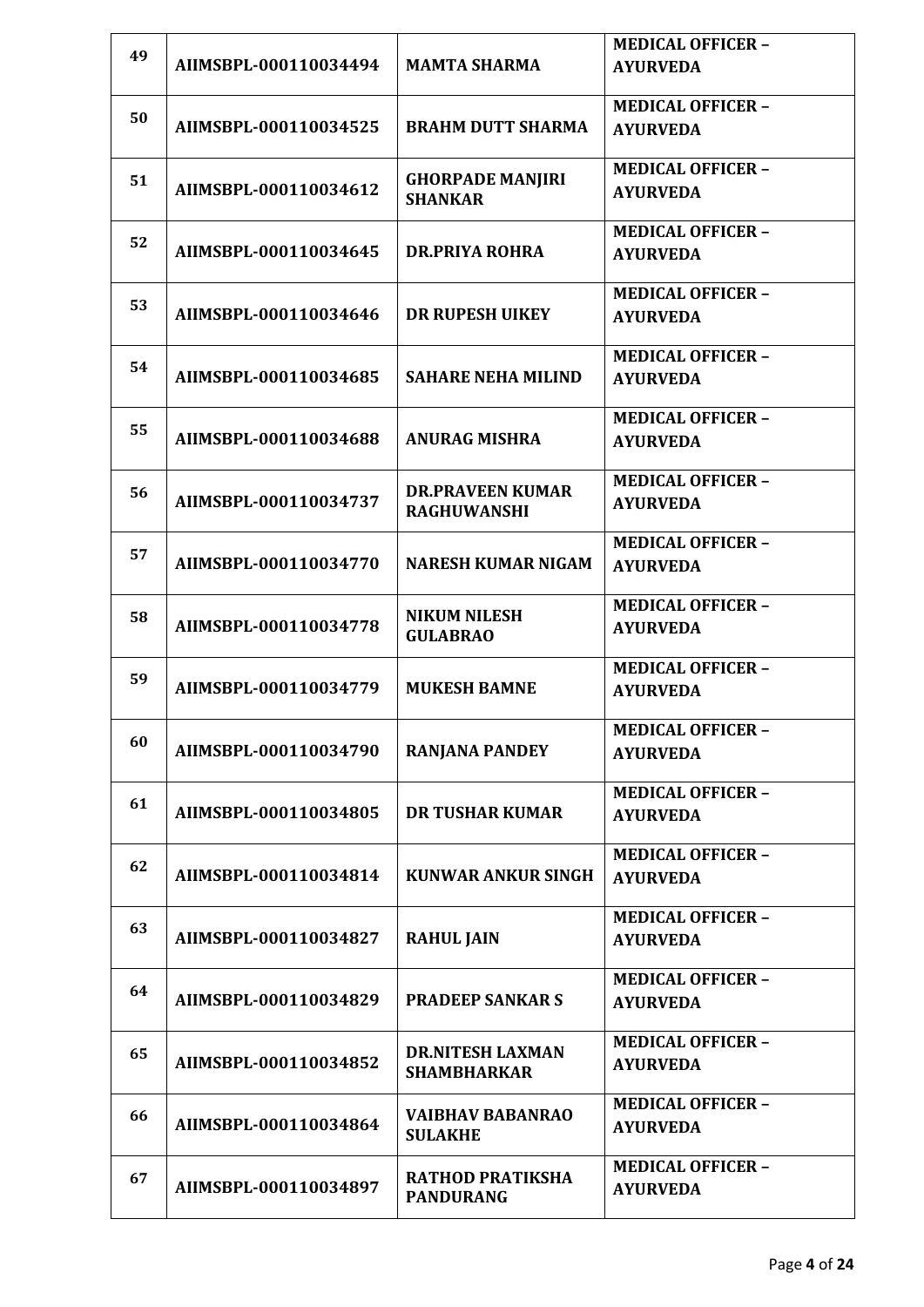| 68 | AIIMSBPL-000110034901 | DR. PANKAJ KRISHNA<br><b>MORE</b>         | <b>MEDICAL OFFICER -</b><br><b>AYURVEDA</b> |
|----|-----------------------|-------------------------------------------|---------------------------------------------|
| 69 | AIIMSBPL-000110034908 | <b>MAHESH S</b>                           | <b>MEDICAL OFFICER -</b><br><b>AYURVEDA</b> |
| 70 | AIIMSBPL-000110034927 | <b>JITENDRA KUMAR</b><br><b>TIWARI</b>    | <b>MEDICAL OFFICER -</b><br><b>AYURVEDA</b> |
| 71 | AIIMSBPL-000110034934 | <b>DR SHAILESH</b><br>RAMESHLAL JAISWAL   | <b>MEDICAL OFFICER -</b><br><b>AYURVEDA</b> |
| 72 | AIIMSBPL-000110034940 | <b>VINOD KUMAR TIWARI</b>                 | <b>MEDICAL OFFICER -</b><br><b>AYURVEDA</b> |
| 73 | AIIMSBPL-000110034990 | <b>GIRRAJ PRASAD GUPTA</b>                | <b>MEDICAL OFFICER -</b><br><b>AYURVEDA</b> |
| 74 | AIIMSBPL-000110034996 | <b>DR.AMIT KUMAR LODHI</b>                | <b>MEDICAL OFFICER -</b><br><b>AYURVEDA</b> |
| 75 | AIIMSBPL-000110035005 | <b>SUMIT DIGAMBAR</b><br><b>MADANKAR</b>  | <b>MEDICAL OFFICER -</b><br><b>AYURVEDA</b> |
| 76 | AIIMSBPL-000110035012 | <b>PRASHANT TIWARI</b>                    | <b>MEDICAL OFFICER -</b><br><b>AYURVEDA</b> |
| 77 | AIIMSBPL-000110035026 | <b>DR SHWETA</b><br><b>RAGHUWANSHI</b>    | <b>MEDICAL OFFICER -</b><br><b>AYURVEDA</b> |
| 78 | AIIMSBPL-000110035027 | <b>SANDIP TARACHAND</b><br><b>MAHAJAN</b> | <b>MEDICAL OFFICER -</b><br><b>AYURVEDA</b> |
| 79 | AIIMSBPL-000110035038 | <b>POONAM SONGRA</b>                      | <b>MEDICAL OFFICER -</b><br><b>AYURVEDA</b> |
| 80 | AIIMSBPL-000110035134 | <b>JAGANNATH KESHAV</b><br><b>HARYAN</b>  | <b>MEDICAL OFFICER -</b><br><b>AYURVEDA</b> |
| 81 | AIIMSBPL-000110035138 | <b>DR. SURI RAGHURAM</b>                  | <b>MEDICAL OFFICER -</b><br><b>AYURVEDA</b> |
| 82 | AIIMSBPL-000110035187 | <b>RAJEEV YADAV</b>                       | <b>MEDICAL OFFICER -</b><br><b>AYURVEDA</b> |
| 83 | AIIMSBPL-000110035220 | DR PANKAJ DABHI                           | <b>MEDICAL OFFICER -</b><br><b>AYURVEDA</b> |
| 84 | AIIMSBPL-000110035227 | <b>KANIKA GOGOI</b>                       | <b>MEDICAL OFFICER -</b><br><b>AYURVEDA</b> |
| 85 | AIIMSBPL-000110035229 | <b>ANKUR SINHA</b>                        | <b>MEDICAL OFFICER -</b><br><b>AYURVEDA</b> |
| 86 | AIIMSBPL-000110035235 | DR. NIDHI SINGHAI                         | <b>MEDICAL OFFICER -</b><br><b>AYURVEDA</b> |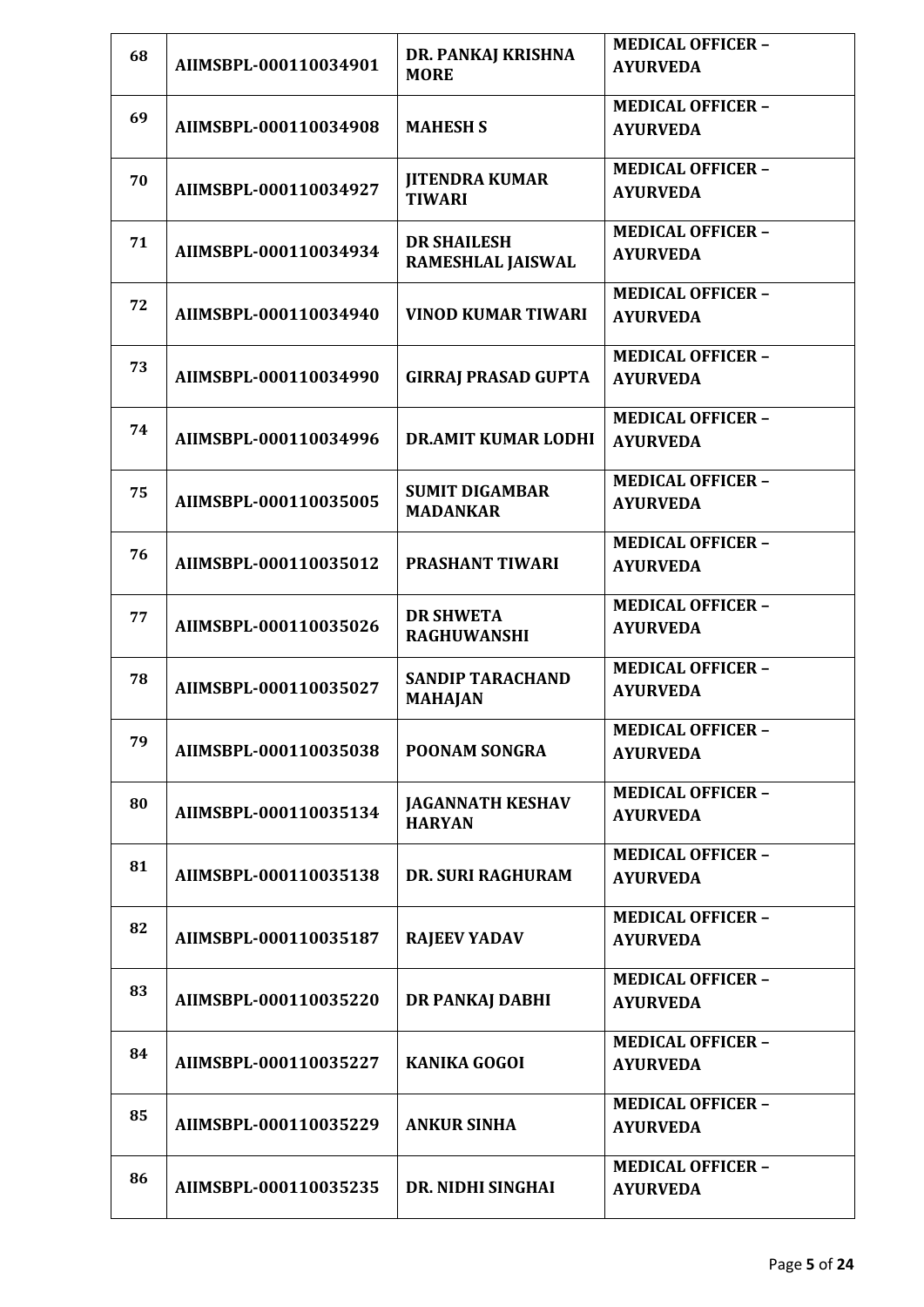| 87  | AIIMSBPL-000110035241 | <b>DR.NITU KISHOR</b><br><b>DONGRE</b>    | <b>MEDICAL OFFICER -</b><br><b>AYURVEDA</b> |
|-----|-----------------------|-------------------------------------------|---------------------------------------------|
| 88  | AIIMSBPL-000110035266 | <b>TRAPTI DWIVEDI</b>                     | <b>MEDICAL OFFICER -</b><br><b>AYURVEDA</b> |
| 89  | AIIMSBPL-000110035292 | <b>NEERU KUNDWANI</b>                     | <b>MEDICAL OFFICER -</b><br><b>AYURVEDA</b> |
| 90  | AIIMSBPL-000110035298 | <b>NEERAJ BHADOURIA</b>                   | <b>MEDICAL OFFICER -</b><br><b>AYURVEDA</b> |
| 91  | AIIMSBPL-000110048078 | <b>SWAPNIL AUTI</b>                       | <b>MEDICAL OFFICER -</b><br><b>AYURVEDA</b> |
| 92  | AIIMSBPL-000110048095 | <b>REKHA JAIN</b>                         | <b>MEDICAL OFFICER -</b><br><b>AYURVEDA</b> |
| 93  | AIIMSBPL-000110048101 | <b>NEHA AGRAWAL</b>                       | <b>MEDICAL OFFICER -</b><br><b>AYURVEDA</b> |
| 94  | AIIMSBPL-000110048103 | <b>BISLESH KUMAR</b><br><b>RAJPOOT</b>    | <b>MEDICAL OFFICER -</b><br><b>AYURVEDA</b> |
| 95  | AIIMSBPL-000110048142 | <b>NISHA SINGH</b>                        | <b>MEDICAL OFFICER -</b><br><b>AYURVEDA</b> |
| 96  | AIIMSBPL-000110048157 | <b>SARWAR KHAN</b>                        | <b>MEDICAL OFFICER -</b><br><b>AYURVEDA</b> |
| 97  | AIIMSBPL-000110048164 | PRITI SINGH VERMA                         | <b>MEDICAL OFFICER -</b><br><b>AYURVEDA</b> |
| 98  | AIIMSBPL-000110048194 | <b>SHAILENDRA SINGH</b>                   | <b>MEDICAL OFFICER -</b><br><b>AYURVEDA</b> |
| 99  | AIIMSBPL-000110048196 | <b>DR. ASTHA VERMA</b>                    | <b>MEDICAL OFFICER -</b><br><b>AYURVEDA</b> |
| 100 | AIIMSBPL-000110048223 | <b>AKHILESH KUMAR</b><br><b>BORDE</b>     | <b>MEDICAL OFFICER -</b><br><b>AYURVEDA</b> |
| 101 | AIIMSBPL-000110048259 | <b>SANGEETA AHIRWAL</b>                   | <b>MEDICAL OFFICER -</b><br><b>AYURVEDA</b> |
| 102 | AIIMSBPL-000110048299 | DATTATRYA SAMPAT<br><b>NIKAM</b>          | <b>MEDICAL OFFICER -</b><br><b>AYURVEDA</b> |
| 103 | AIIMSBPL-000110048308 | <b>SAURAV SHARMA</b>                      | <b>MEDICAL OFFICER -</b><br><b>AYURVEDA</b> |
| 104 | AIIMSBPL-000110048329 | DR. ARSHADKHAN<br><b>RASULKHAN PATHAN</b> | <b>MEDICAL OFFICER -</b><br><b>AYURVEDA</b> |
| 105 | AIIMSBPL-000110048334 | <b>VANDANA SHUKLA</b>                     | <b>MEDICAL OFFICER -</b><br><b>AYURVEDA</b> |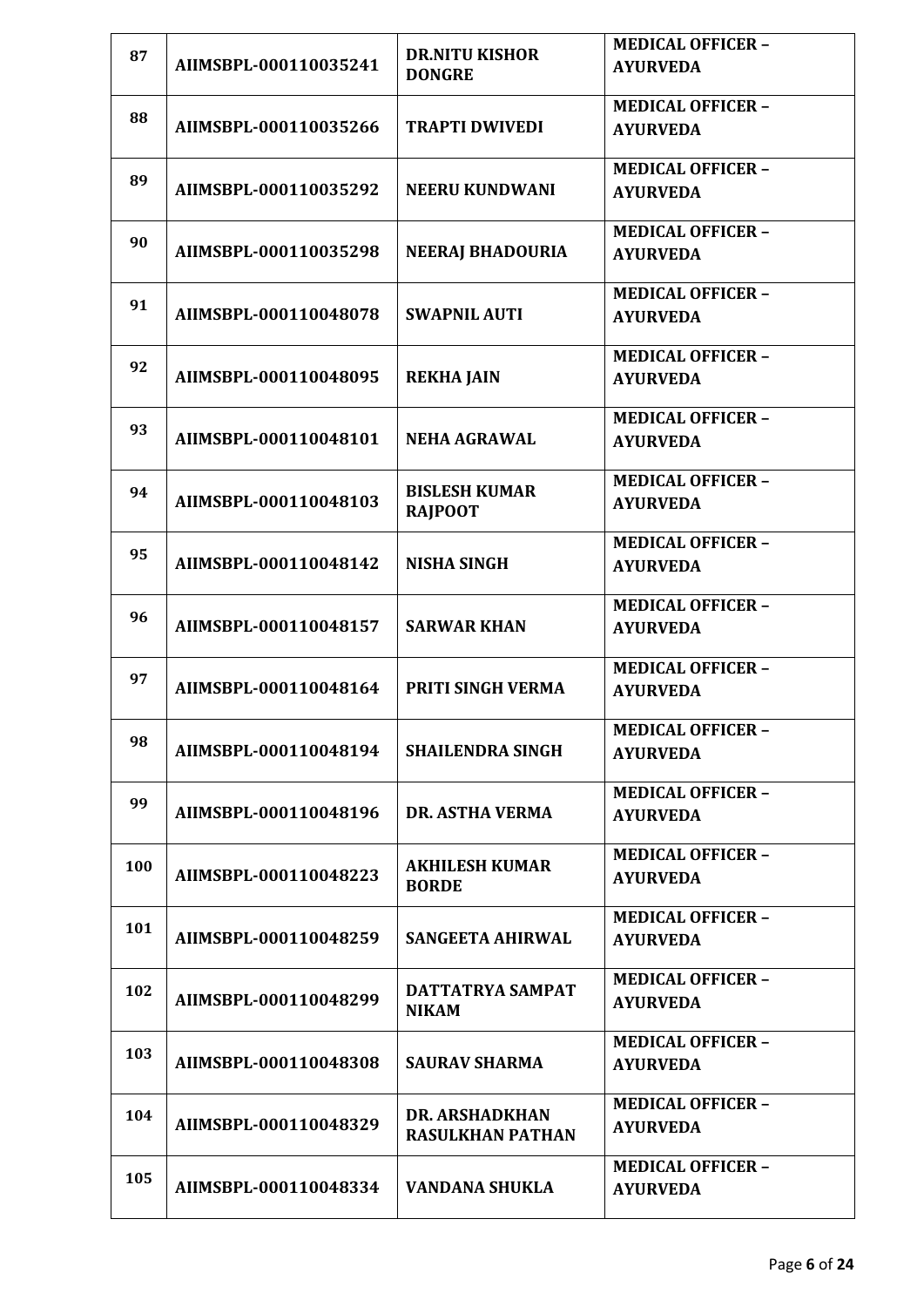|     |                       |                            | <b>MEDICAL OFFICER -</b> |
|-----|-----------------------|----------------------------|--------------------------|
| 106 | AIIMSBPL-000110048388 | <b>LATIKA MANGAL</b>       | <b>AYURVEDA</b>          |
| 107 |                       |                            | <b>MEDICAL OFFICER -</b> |
|     | AIIMSBPL-000110048396 | <b>WASIM KHAN</b>          | <b>AYURVEDA</b>          |
| 108 |                       |                            | <b>MEDICAL OFFICER -</b> |
|     | AIIMSBPL-000110048438 | <b>RASHMI PATERIYA</b>     | <b>AYURVEDA</b>          |
|     |                       |                            | <b>MEDICAL OFFICER -</b> |
| 109 | AIIMSBPL-000110048440 | <b>DR. DEEPTI SHARMA</b>   | <b>AYURVEDA</b>          |
| 110 |                       | PALLAVI UDAY               | <b>MEDICAL OFFICER -</b> |
|     | AIIMSBPL-000110048442 | <b>CHOUGULE</b>            | <b>AYURVEDA</b>          |
| 111 |                       | <b>RAJENDRA KUMAR</b>      | <b>MEDICAL OFFICER -</b> |
|     | AIIMSBPL-000110048447 | <b>CHANDRAWAT</b>          | <b>AYURVEDA</b>          |
| 112 |                       |                            | <b>MEDICAL OFFICER -</b> |
|     | AIIMSBPL-000110048451 | <b>SOURABH SAHU</b>        | <b>AYURVEDA</b>          |
| 113 |                       | <b>DNYANESH</b>            | <b>MEDICAL OFFICER -</b> |
|     | AIIMSBPL-000110048459 | <b>SUDHAKARRAO JOSHI</b>   | <b>AYURVEDA</b>          |
| 114 |                       |                            | <b>MEDICAL OFFICER -</b> |
|     | AIIMSBPL-000110048460 | <b>SHARDA SHARAN</b>       | <b>AYURVEDA</b>          |
| 115 |                       |                            | <b>MEDICAL OFFICER -</b> |
|     | AIIMSBPL-000110048501 | <b>FAHMIDA JAFAR RIZVI</b> | <b>AYURVEDA</b>          |
| 116 |                       |                            | <b>MEDICAL OFFICER -</b> |
|     | AIIMSBPL-000110048506 | <b>DIVYAR</b>              | <b>AYURVEDA</b>          |
| 117 |                       |                            | <b>MEDICAL OFFICER -</b> |
|     | AIIMSBPL-000110048519 | <b>DR RAMESH KUMAR KL</b>  | <b>AYURVEDA</b>          |
| 118 |                       | <b>SIDDHESH DATTARAM</b>   | <b>MEDICAL OFFICER -</b> |
|     | AIIMSBPL-000110048527 | <b>WAJE</b>                | <b>AYURVEDA</b>          |
| 119 |                       |                            | <b>MEDICAL OFFICER -</b> |
|     | AIIMSBPL-000110048533 | DR RANJANA RAJPOOT         | <b>AYURVEDA</b>          |
| 120 |                       |                            | <b>MEDICAL OFFICER -</b> |
|     | AIIMSBPL-000110048539 | <b>RASHI SHARMA</b>        | <b>AYURVEDA</b>          |
| 121 |                       |                            | <b>MEDICAL OFFICER -</b> |
|     | AIIMSBPL-000110048546 | DR PANKAJ KOTHARI          | <b>AYURVEDA</b>          |
| 122 |                       | <b>DR. CHATUPHALE</b>      | <b>MEDICAL OFFICER -</b> |
|     | AIIMSBPL-000110048574 | <b>GAJANAN DILIPRAO</b>    | <b>AYURVEDA</b>          |
| 123 |                       |                            | <b>MEDICAL OFFICER -</b> |
|     | AIIMSBPL-000110048583 | <b>SANJEEV TYAGI</b>       | <b>AYURVEDA</b>          |
| 124 |                       |                            | <b>MEDICAL OFFICER -</b> |
|     | AIIMSBPL-000110048594 | <b>LINGARAJ DASH</b>       | <b>AYURVEDA</b>          |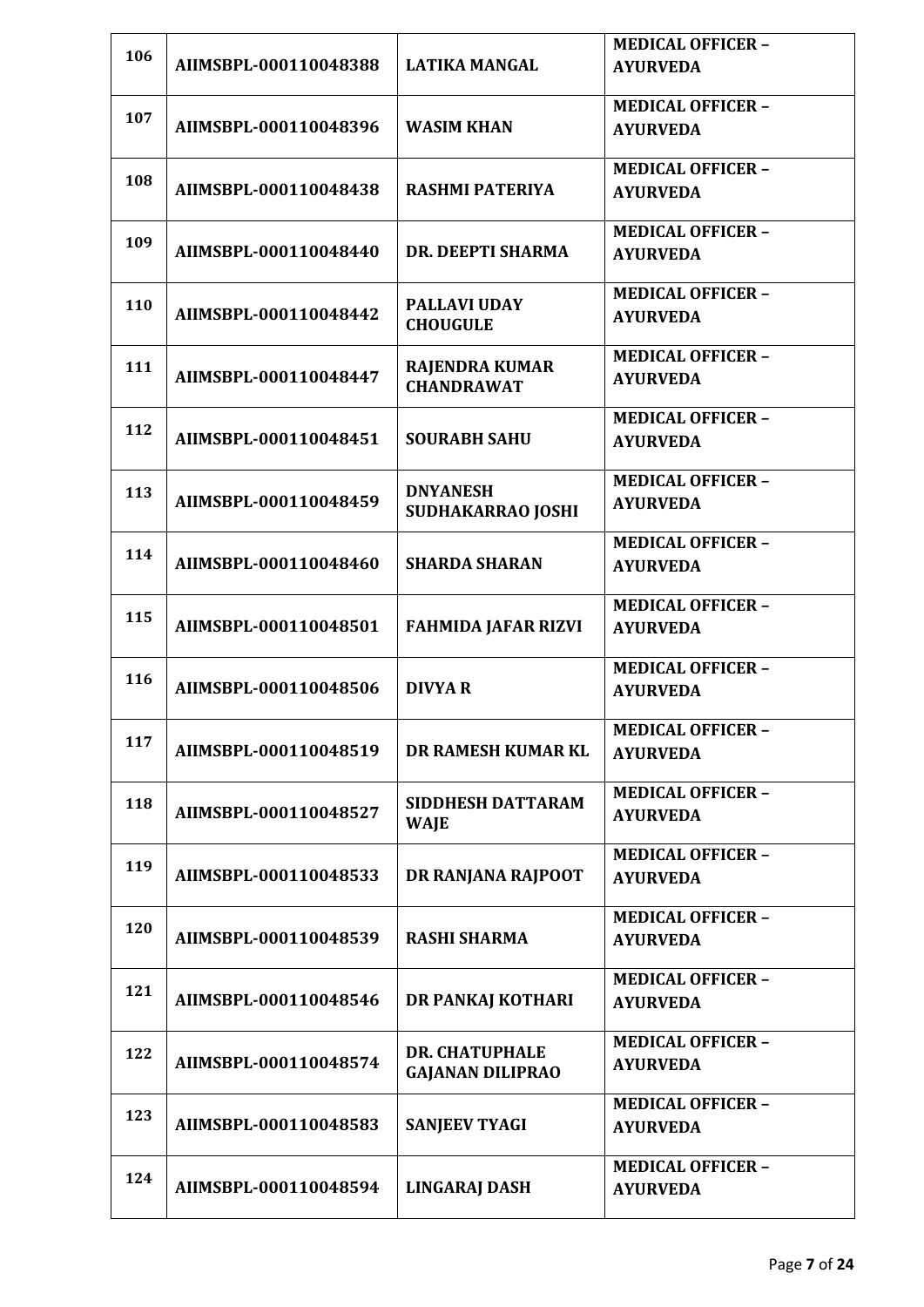|     |                       |                            | <b>MEDICAL OFFICER -</b> |
|-----|-----------------------|----------------------------|--------------------------|
| 125 | AIIMSBPL-000110048598 | <b>REETU RANI</b>          | <b>AYURVEDA</b>          |
| 126 |                       |                            | <b>MEDICAL OFFICER -</b> |
|     | AIIMSBPL-000110048611 | <b>DINESH PATIL</b>        | <b>AYURVEDA</b>          |
|     |                       |                            | <b>MEDICAL OFFICER -</b> |
| 127 | AIIMSBPL-000110048624 | <b>SACHIN KUMAR</b>        | <b>AYURVEDA</b>          |
|     |                       |                            | <b>MEDICAL OFFICER -</b> |
| 128 | AIIMSBPL-000110048627 | <b>AJIT KUMAR SHARMA</b>   | <b>AYURVEDA</b>          |
|     |                       |                            | <b>MEDICAL OFFICER -</b> |
| 129 | AIIMSBPL-000110048631 | <b>ASHISH KUMAR TIWARI</b> | <b>AYURVEDA</b>          |
|     |                       |                            | <b>MEDICAL OFFICER -</b> |
| 130 | AIIMSBPL-000110048659 | <b>SREEDEVI SL</b>         | <b>AYURVEDA</b>          |
|     |                       |                            | <b>MEDICAL OFFICER -</b> |
| 131 | AIIMSBPL-000110048663 | DR ANUPAMA SHUKLA          | <b>AYURVEDA</b>          |
|     |                       |                            | <b>MEDICAL OFFICER -</b> |
| 132 | AIIMSBPL-000110048668 | <b>DEEKSHA KESARWANI</b>   | <b>AYURVEDA</b>          |
|     |                       |                            | <b>MEDICAL OFFICER -</b> |
| 133 | AIIMSBPL-000110048671 | <b>SUCHETA RAY</b>         | <b>AYURVEDA</b>          |
|     |                       |                            | <b>MEDICAL OFFICER -</b> |
| 134 | AIIMSBPL-000110048703 | NEELKAMAL SHAKYA           | <b>AYURVEDA</b>          |
|     |                       |                            | <b>MEDICAL OFFICER -</b> |
| 135 | AIIMSBPL-000110048739 | <b>JYOTHY K B</b>          | <b>AYURVEDA</b>          |
|     |                       |                            | <b>MEDICAL OFFICER -</b> |
| 136 | AIIMSBPL-000110048754 | <b>VIBHA SOOD</b>          | <b>AYURVEDA</b>          |
|     |                       |                            | <b>MEDICAL OFFICER -</b> |
| 137 | AIIMSBPL-000110048761 | PRIYAMVADA TRIVEDI         | <b>AYURVEDA</b>          |
|     |                       |                            |                          |
| 138 |                       |                            | <b>MEDICAL OFFICER -</b> |
|     | AIIMSBPL-000110048765 | <b>BABAR MANOJ ARJUN</b>   | <b>AYURVEDA</b>          |
| 139 |                       |                            | <b>MEDICAL OFFICER -</b> |
|     | AIIMSBPL-000110048801 | DR SMT DIPTI JAIN          | <b>AYURVEDA</b>          |
|     |                       |                            | <b>MEDICAL OFFICER -</b> |
| 140 | AIIMSBPL-000110048825 | <b>SREEPRIYA MP</b>        | <b>AYURVEDA</b>          |
|     |                       |                            | <b>MEDICAL OFFICER -</b> |
| 141 | AIIMSBPL-000110048837 | <b>MOHD ARIF</b>           | <b>AYURVEDA</b>          |
|     |                       |                            | <b>MEDICAL OFFICER -</b> |
| 142 | AIIMSBPL-000110048860 | <b>VINEETA BATHRE</b>      | <b>AYURVEDA</b>          |
|     |                       |                            | <b>MEDICAL OFFICER -</b> |
| 143 | AIIMSBPL-000110048894 | <b>PREETESH KUMAR</b>      | <b>AYURVEDA</b>          |
|     |                       | <b>AGNIHOTRI</b>           |                          |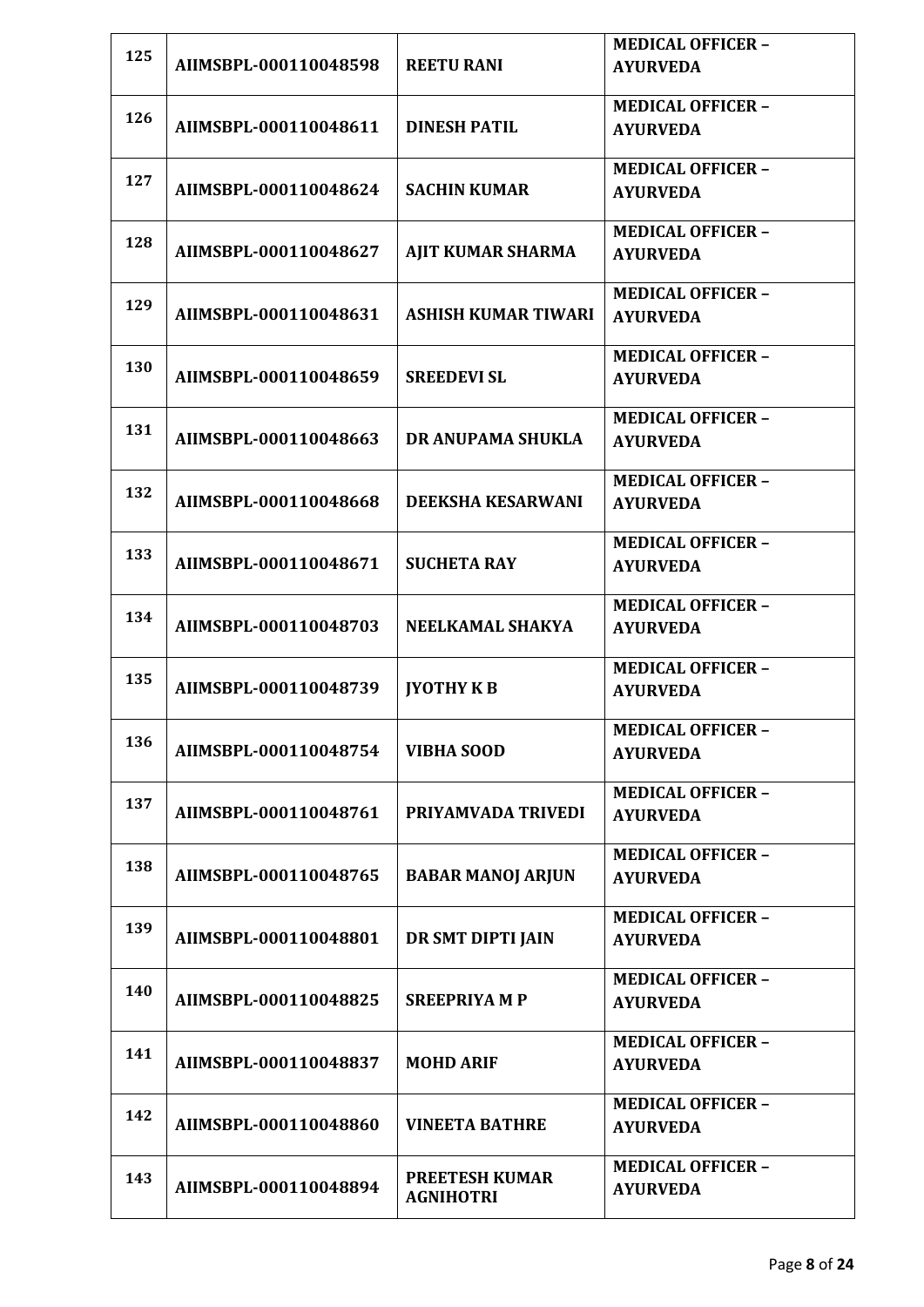| 144 |                       |                                            | <b>MEDICAL OFFICER -</b> |
|-----|-----------------------|--------------------------------------------|--------------------------|
|     | AIIMSBPL-000110048903 | <b>TRIBHUVAN PAREEK</b>                    | <b>AYURVEDA</b>          |
| 145 |                       |                                            | <b>MEDICAL OFFICER -</b> |
|     | AIIMSBPL-000110048911 | <b>DEEPANSHU KUMAR</b><br><b>MISHRA</b>    | <b>AYURVEDA</b>          |
|     |                       |                                            | <b>MEDICAL OFFICER -</b> |
| 146 | AIIMSBPL-000110048922 | <b>VIJETA BARANGE</b>                      | <b>AYURVEDA</b>          |
|     |                       |                                            | <b>MEDICAL OFFICER -</b> |
| 147 | AIIMSBPL-000110048926 | <b>SHUBHANGI PANDEY</b>                    | <b>AYURVEDA</b>          |
|     |                       |                                            | <b>MEDICAL OFFICER -</b> |
| 148 | AIIMSBPL-000110048927 | <b>KAMAYANI MISHRA</b>                     | <b>AYURVEDA</b>          |
|     |                       |                                            | <b>MEDICAL OFFICER -</b> |
| 149 | AIIMSBPL-000110048932 | <b>DR. PRASHANT SAINI</b>                  | <b>AYURVEDA</b>          |
|     |                       |                                            | <b>MEDICAL OFFICER -</b> |
| 150 | AIIMSBPL-000110048957 | <b>JAYA SINGH</b>                          | <b>AYURVEDA</b>          |
|     |                       |                                            | <b>MEDICAL OFFICER -</b> |
| 151 | AIIMSBPL-000110048966 | <b>SAVITA RAJESH</b><br><b>VISHWAKARMA</b> | <b>AYURVEDA</b>          |
|     |                       |                                            | <b>MEDICAL OFFICER -</b> |
| 152 | AIIMSBPL-000110048972 | DR ANIL KUMAR A                            | <b>AYURVEDA</b>          |
|     |                       |                                            | <b>MEDICAL OFFICER -</b> |
| 153 | AIIMSBPL-000110048982 | POOJA SADIWALA                             | <b>AYURVEDA</b>          |
|     |                       |                                            | <b>MEDICAL OFFICER -</b> |
| 154 | AIIMSBPL-000110048990 | <b>PRAVIN MADHUKAR</b><br><b>JAWANJAL</b>  | <b>AYURVEDA</b>          |
|     |                       |                                            |                          |
| 155 |                       | <b>MAHESHKUMAR AAGAJI</b>                  | <b>MEDICAL OFFICER -</b> |
|     | AIIMSBPL-000110048992 | <b>WADADARE</b>                            | <b>AYURVEDA</b>          |
| 156 |                       |                                            | <b>MEDICAL OFFICER -</b> |
|     | AIIMSBPL-000110049011 | <b>NITIN UJJALIYA</b>                      | <b>AYURVEDA</b>          |
|     |                       |                                            | <b>MEDICAL OFFICER -</b> |
| 157 | AIIMSBPL-000110049012 | <b>DR. VISHAKHA</b><br><b>MESHRAM</b>      | <b>AYURVEDA</b>          |
|     |                       |                                            | <b>MEDICAL OFFICER -</b> |
| 158 | AIIMSBPL-000110049015 | <b>NITESH VYAS</b>                         | <b>AYURVEDA</b>          |
|     |                       |                                            | <b>MEDICAL OFFICER -</b> |
| 159 | AIIMSBPL-000110049017 | <b>BHANUPRIYA SINGH</b>                    | <b>AYURVEDA</b>          |
|     |                       |                                            | <b>MEDICAL OFFICER -</b> |
| 160 | AIIMSBPL-000110049053 | DR AKANSHA MISHRA                          | <b>AYURVEDA</b>          |
|     |                       |                                            |                          |
| 161 |                       |                                            | <b>MEDICAL OFFICER -</b> |
|     | AIIMSBPL-000110049055 | <b>KARTIKEY</b>                            | <b>AYURVEDA</b>          |
|     |                       |                                            | <b>MEDICAL OFFICER -</b> |
| 162 | AIIMSBPL-000110049059 | <b>SAMIR SURESH BHOYAR</b>                 | <b>AYURVEDA</b>          |
|     |                       |                                            |                          |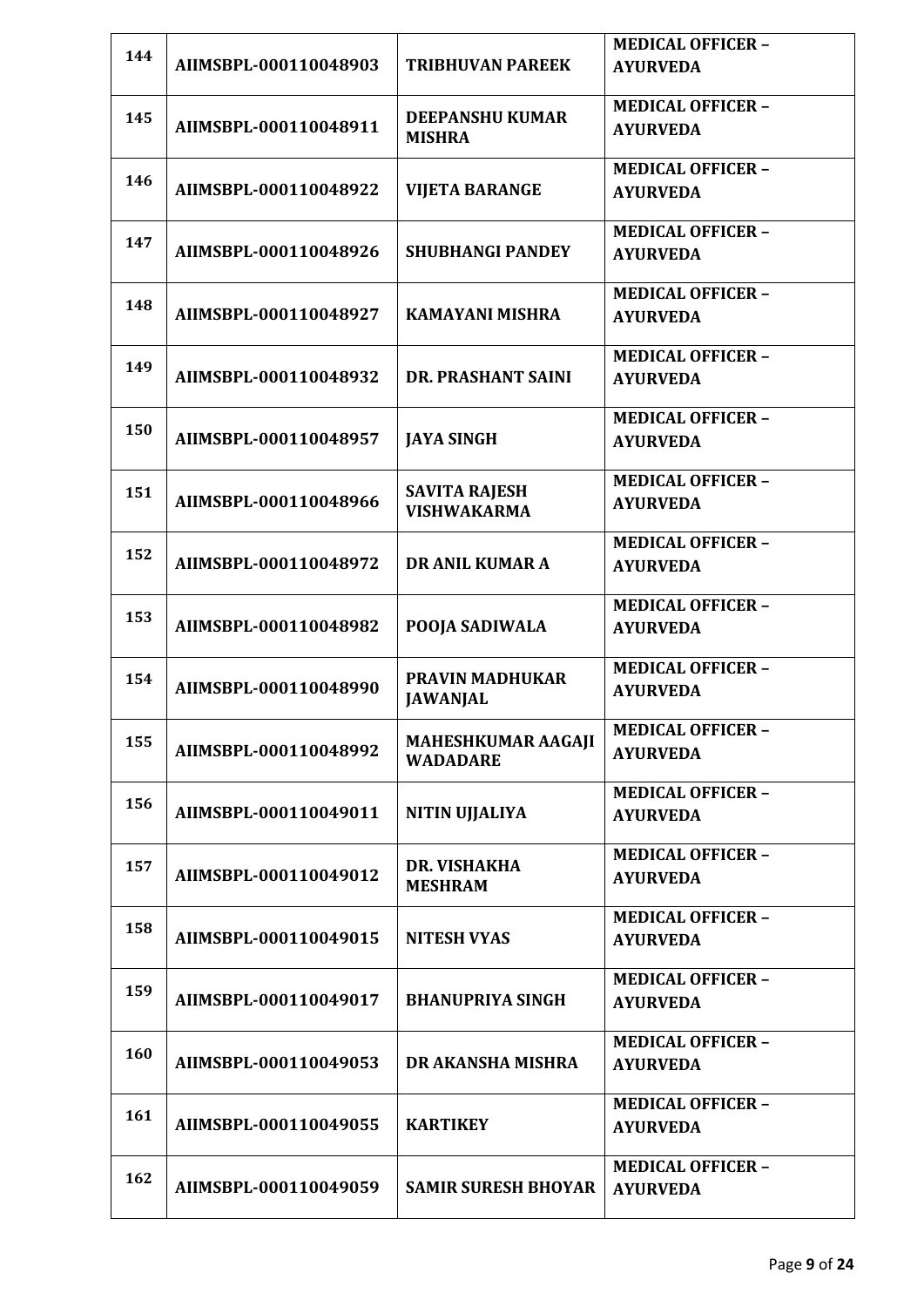| 163 |                       |                                       | <b>MEDICAL OFFICER -</b> |
|-----|-----------------------|---------------------------------------|--------------------------|
|     | AIIMSBPL-000110049060 | <b>KM MANOJ DUBEY</b>                 | <b>AYURVEDA</b>          |
| 164 |                       |                                       | <b>MEDICAL OFFICER -</b> |
|     | AIIMSBPL-000110049062 | SATYA PRIYA TELAGA                    | <b>AYURVEDA</b>          |
|     |                       |                                       | <b>MEDICAL OFFICER -</b> |
| 165 | AIIMSBPL-000110049072 | <b>HEMA SUNDARI</b><br><b>CHINNAM</b> | <b>AYURVEDA</b>          |
| 166 |                       |                                       | <b>MEDICAL OFFICER -</b> |
|     | AIIMSBPL-000110049081 | DEVENDRA CHHAYALA                     | <b>AYURVEDA</b>          |
| 167 |                       | <b>DR. CHANDRA CHUD</b>               | <b>MEDICAL OFFICER -</b> |
|     | AIIMSBPL-000110049092 | <b>MISHRA</b>                         | <b>AYURVEDA</b>          |
| 168 |                       |                                       | <b>MEDICAL OFFICER -</b> |
|     | AIIMSBPL-000110049094 | <b>DR.KUSHAL YADAV</b>                | <b>AYURVEDA</b>          |
| 169 |                       |                                       | <b>MEDICAL OFFICER -</b> |
|     | AIIMSBPL-000110049119 | <b>DR.NITIN TIWARI</b>                | <b>AYURVEDA</b>          |
| 170 |                       |                                       | <b>MEDICAL OFFICER -</b> |
|     | AIIMSBPL-000110049136 | <b>ADITYA NEMA</b>                    | <b>AYURVEDA</b>          |
|     |                       |                                       | <b>MEDICAL OFFICER -</b> |
| 171 | AIIMSBPL-000110049148 | PREETI MALVIYA                        | <b>AYURVEDA</b>          |
| 172 |                       |                                       | <b>MEDICAL OFFICER -</b> |
|     | AIIMSBPL-000110049158 | <b>VISHAL SHIVHARE</b>                | <b>AYURVEDA</b>          |
|     |                       |                                       | <b>MEDICAL OFFICER -</b> |
| 173 | AIIMSBPL-000110049164 | <b>RICHA SHARMA</b>                   | <b>AYURVEDA</b>          |
| 174 |                       | DR SUMIT MUKUNDRAO                    | <b>MEDICAL OFFICER -</b> |
|     | AIIMSBPL-000110049169 | <b>UMBARKAR</b>                       | <b>AYURVEDA</b>          |
| 175 |                       |                                       | <b>MEDICAL OFFICER -</b> |
|     | AIIMSBPL-000110059227 | <b>MANJU CHOUKSEY</b>                 | <b>AYURVEDA</b>          |
| 176 |                       |                                       | <b>MEDICAL OFFICER -</b> |
|     | AIIMSBPL-000110059243 | <b>DURGESH KUMAR SAHU</b>             | <b>AYURVEDA</b>          |
| 177 |                       |                                       | <b>MEDICAL OFFICER -</b> |
|     | AIIMSBPL-000110059278 | <b>NEELIMA SINGH</b>                  | <b>AYURVEDA</b>          |
| 178 |                       |                                       | <b>MEDICAL OFFICER -</b> |
|     | AIIMSBPL-000110059297 | DR. SONIYA JAIN                       | <b>AYURVEDA</b>          |
| 179 |                       |                                       | <b>MEDICAL OFFICER -</b> |
|     | AIIMSBPL-000110059320 | <b>RAGHUVEER</b>                      | <b>AYURVEDA</b>          |
| 180 |                       |                                       | <b>MEDICAL OFFICER -</b> |
|     | AIIMSBPL-000110059327 | <b>DR. ANSHU MALVIYA</b>              | <b>AYURVEDA</b>          |
| 181 |                       |                                       | <b>MEDICAL OFFICER -</b> |
|     | AIIMSBPL-000110059337 | <b>MEDHA AGNIHOTRI</b>                | <b>AYURVEDA</b>          |
|     |                       |                                       |                          |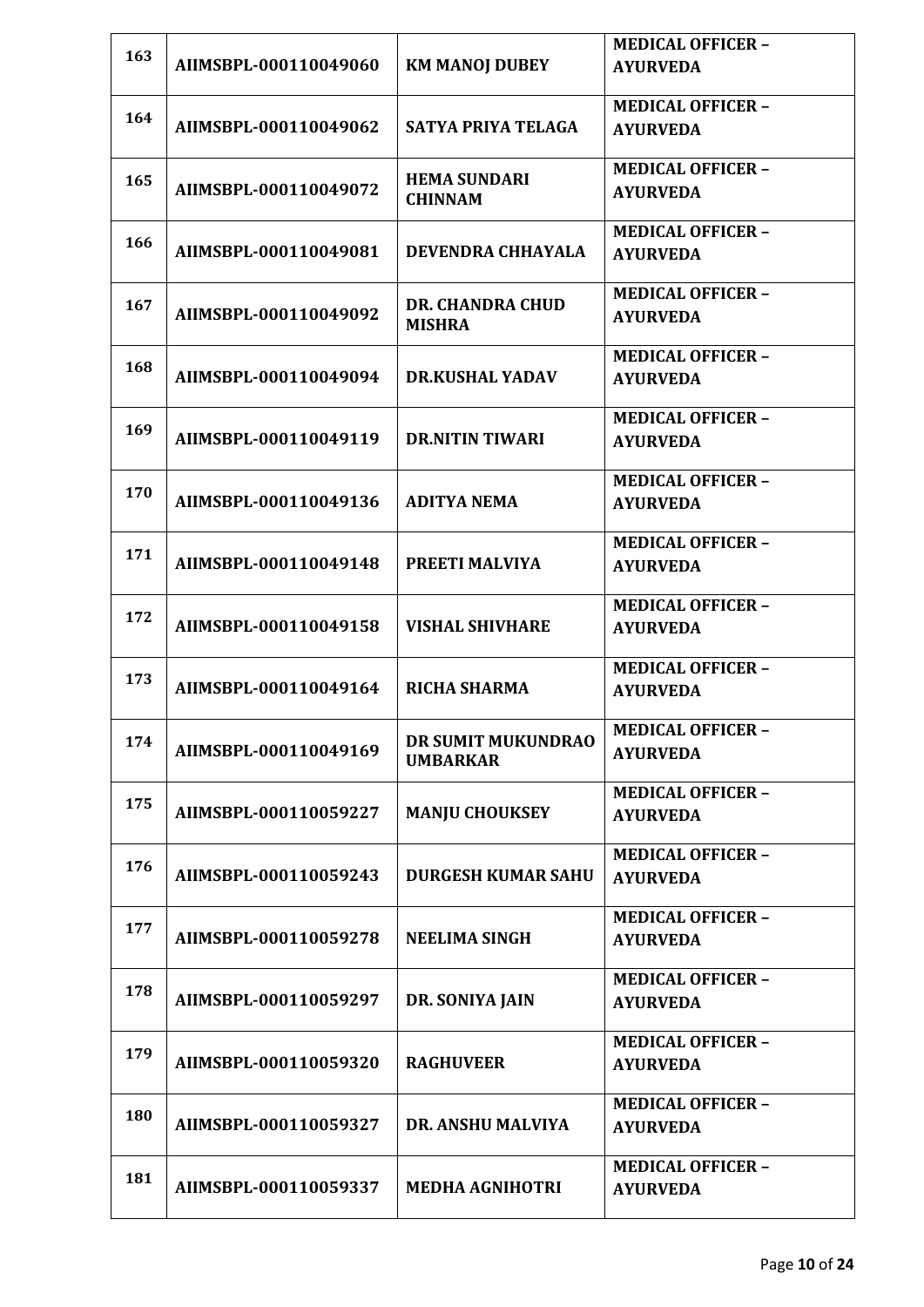| 182 | AIIMSBPL-000110059342 | PRAJAPATI VISHAL          | <b>MEDICAL OFFICER -</b><br><b>AYURVEDA</b> |
|-----|-----------------------|---------------------------|---------------------------------------------|
|     |                       | <b>NANDLAL</b>            |                                             |
| 183 | AIIMSBPL-000110059344 | <b>RAMAKANT DWIVEDI</b>   | <b>MEDICAL OFFICER -</b><br><b>AYURVEDA</b> |
|     |                       |                           |                                             |
| 184 | AIIMSBPL-000110059347 | <b>ARUN MISHRA</b>        | <b>MEDICAL OFFICER -</b><br><b>AYURVEDA</b> |
|     |                       |                           |                                             |
| 185 | AIIMSBPL-000110059354 | <b>JAYANT ADHIKARI</b>    | <b>MEDICAL OFFICER -</b><br><b>AYURVEDA</b> |
|     |                       |                           |                                             |
| 186 | AIIMSBPL-000110059384 | <b>AJAY KUMAR</b>         | <b>MEDICAL OFFICER -</b><br><b>AYURVEDA</b> |
|     |                       |                           |                                             |
| 187 | AIIMSBPL-000110059393 | <b>DEBASIS BISWAL</b>     | <b>MEDICAL OFFICER -</b><br><b>AYURVEDA</b> |
|     |                       |                           |                                             |
| 188 | AIIMSBPL-000110059395 | <b>DIVYA</b>              | <b>MEDICAL OFFICER -</b><br><b>AYURVEDA</b> |
|     |                       |                           |                                             |
| 189 | AIIMSBPL-000110059399 | <b>DR. PRADEEP SONI</b>   | <b>MEDICAL OFFICER -</b>                    |
|     |                       |                           | <b>AYURVEDA</b>                             |
| 190 | AIIMSBPL-000110059433 | <b>BHAGYASHRI</b>         | <b>MEDICAL OFFICER -</b>                    |
|     |                       | <b>SHASHIKANT PAIGUDE</b> | <b>AYURVEDA</b>                             |
| 191 | AIIMSBPL-000110059448 |                           | <b>MEDICAL OFFICER -</b>                    |
|     |                       | <b>SHRIKANT PATEL</b>     | <b>AYURVEDA</b>                             |
| 192 |                       | <b>ANKESH KUMAR</b>       | <b>MEDICAL OFFICER -</b>                    |
|     | AIIMSBPL-000110059470 | <b>AGRAWAL</b>            | <b>AYURVEDA</b>                             |
| 193 |                       |                           | <b>MEDICAL OFFICER -</b>                    |
|     | AIIMSBPL-000110059478 | YASHWANT GOUR             | <b>AYURVEDA</b>                             |
| 194 |                       |                           | <b>MEDICAL OFFICER -</b>                    |
|     | AIIMSBPL-000110059496 | <b>UMESH</b>              | <b>AYURVEDA</b>                             |
| 195 |                       |                           | <b>MEDICAL OFFICER -</b>                    |
|     | AIIMSBPL-000110059533 | <b>DIVYASRIM</b>          | <b>AYURVEDA</b>                             |
| 196 |                       |                           | <b>MEDICAL OFFICER -</b>                    |
|     | AIIMSBPL-000110059538 | <b>RUPESH RAJPUT</b>      | <b>AYURVEDA</b>                             |
| 197 |                       |                           | <b>MEDICAL OFFICER -</b>                    |
|     | AIIMSBPL-000110059539 | <b>ANKUR DIXIT</b>        | <b>AYURVEDA</b>                             |
| 198 |                       |                           | <b>MEDICAL OFFICER -</b>                    |
|     | AIIMSBPL-000110059583 | <b>SHIKHA NAYAK</b>       | <b>AYURVEDA</b>                             |
| 199 |                       |                           | <b>MEDICAL OFFICER -</b>                    |
|     | AIIMSBPL-000110059611 | DIVYA P V                 | <b>AYURVEDA</b>                             |
| 200 |                       | <b>RAVINDRA BAPURAO</b>   | <b>MEDICAL OFFICER -</b>                    |
|     | AIIMSBPL-000110059631 | <b>GHAYWATE</b>           | <b>AYURVEDA</b>                             |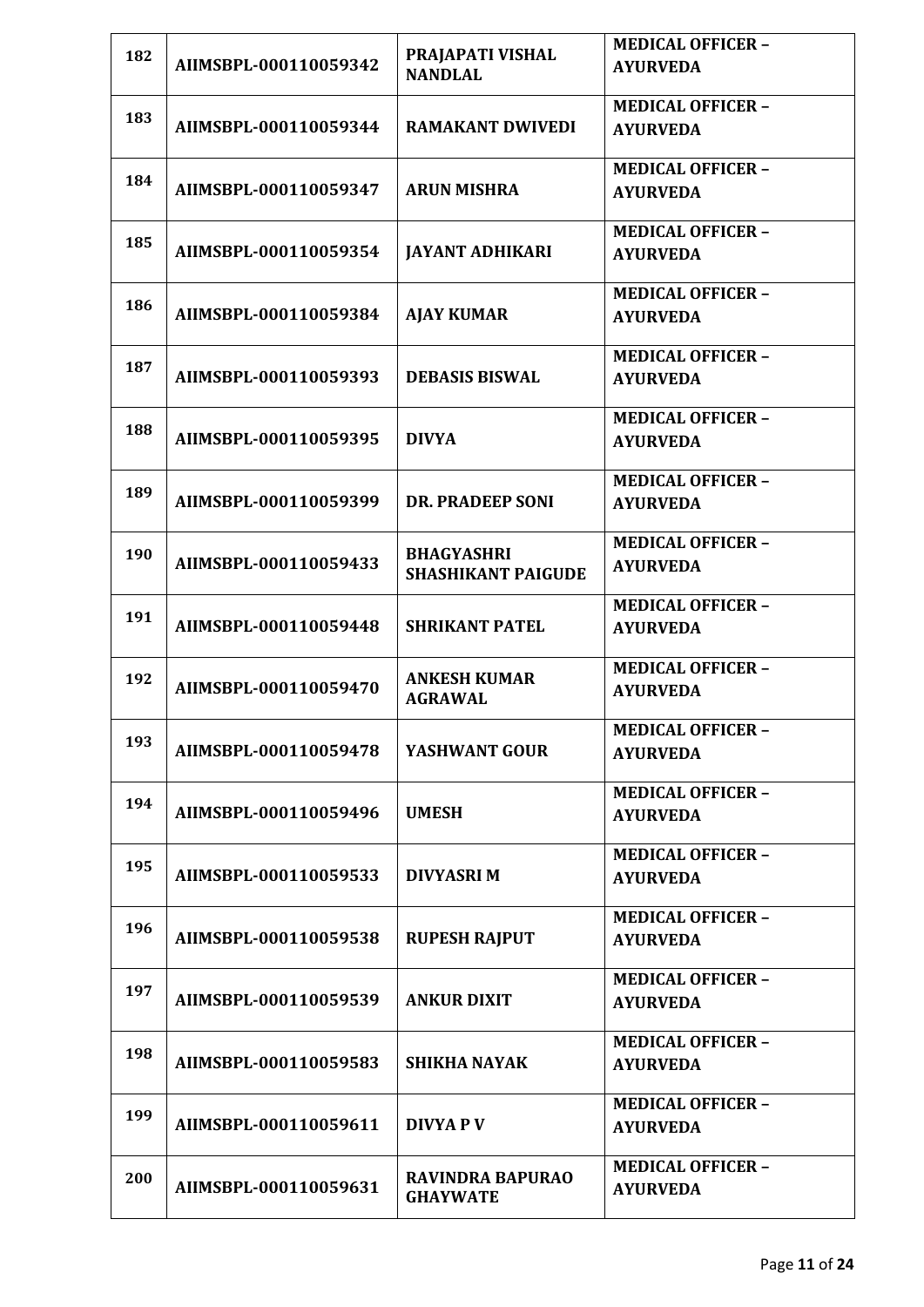| 201 | AIIMSBPL-000110059634 | <b>RAJKUMAR</b>        | <b>MEDICAL OFFICER -</b><br><b>AYURVEDA</b> |
|-----|-----------------------|------------------------|---------------------------------------------|
|     |                       | <b>HARINKHEDE</b>      |                                             |
| 202 | AIIMSBPL-000110059637 | DR SOMYA YADAV         | <b>MEDICAL OFFICER -</b><br><b>AYURVEDA</b> |
|     |                       |                        |                                             |
| 203 | AIIMSBPL-000110059638 | <b>DR. PAWAN VERMA</b> | <b>MEDICAL OFFICER -</b><br><b>AYURVEDA</b> |
|     |                       |                        |                                             |
| 204 | AIIMSBPL-000110059643 | <b>DEEPTI SINGH</b>    | <b>MEDICAL OFFICER -</b><br><b>AYURVEDA</b> |
|     |                       |                        |                                             |
| 205 | AIIMSBPL-000110059687 | <b>SHAKTI SINGH</b>    | <b>MEDICAL OFFICER -</b><br><b>AYURVEDA</b> |
|     |                       | <b>PARIHAR</b>         |                                             |
| 206 | AIIMSBPL-000110059698 | <b>SHRIKANT PANDEY</b> | <b>MEDICAL OFFICER -</b><br><b>AYURVEDA</b> |
|     |                       |                        |                                             |
| 207 | AIIMSBPL-000110059699 | <b>SIPPY RAJPUT</b>    | <b>MEDICAL OFFICER -</b><br><b>AYURVEDA</b> |
|     |                       |                        |                                             |
| 208 | AIIMSBPL-000110059703 | <b>SURENDRA SINGH</b>  | <b>MEDICAL OFFICER -</b><br><b>AYURVEDA</b> |
|     |                       | <b>RAJPUT</b>          |                                             |
| 209 | AIIMSBPL-000110059705 | <b>PANDE ANUP</b>      | <b>MEDICAL OFFICER -</b>                    |
|     |                       | <b>PANDURANG</b>       | <b>AYURVEDA</b>                             |
| 210 | AIIMSBPL-000110059708 | <b>PRASHANT SAXENA</b> | <b>MEDICAL OFFICER -</b>                    |
|     |                       |                        | <b>AYURVEDA</b>                             |
| 211 | AIIMSBPL-000110059709 | <b>PRAVEEN KUMAR</b>   | <b>MEDICAL OFFICER -</b>                    |
|     |                       | <b>YADAV</b>           | <b>AYURVEDA</b>                             |
| 212 |                       |                        | <b>MEDICAL OFFICER -</b>                    |
|     | AIIMSBPL-000110059713 | <b>ANIL VERMA</b>      | <b>AYURVEDA</b>                             |
| 213 |                       |                        | <b>MEDICAL OFFICER -</b>                    |
|     | AIIMSBPL-000110059722 | <b>PREETI SIDAR</b>    | <b>AYURVEDA</b>                             |
| 214 |                       |                        | <b>MEDICAL OFFICER -</b>                    |
|     | AIIMSBPL-000110059727 | <b>NIDHI SINGHAI</b>   | <b>AYURVEDA</b>                             |
| 215 |                       | <b>DR SHASHIKANT</b>   | <b>MEDICAL OFFICER -</b>                    |
|     | AIIMSBPL-000110059730 | <b>MAURYA</b>          | <b>AYURVEDA</b>                             |
| 216 |                       |                        | <b>MEDICAL OFFICER -</b>                    |
|     | AIIMSBPL-000110059759 | <b>SOHELI KHATUN</b>   | <b>AYURVEDA</b>                             |
| 217 |                       |                        | <b>MEDICAL OFFICER -</b>                    |
|     | AIIMSBPL-000110059784 | <b>SHIKHA PANDEY</b>   | <b>AYURVEDA</b>                             |
| 218 |                       | RADHIKA PACHOURI       | <b>MEDICAL OFFICER -</b>                    |
|     | AIIMSBPL-000110059785 | <b>DIXIT</b>           | <b>AYURVEDA</b>                             |
| 219 |                       |                        | <b>MEDICAL OFFICER -</b>                    |
|     | AIIMSBPL-000110059795 | <b>ANKUSH JAGOTA</b>   | <b>AYURVEDA</b>                             |
|     |                       |                        |                                             |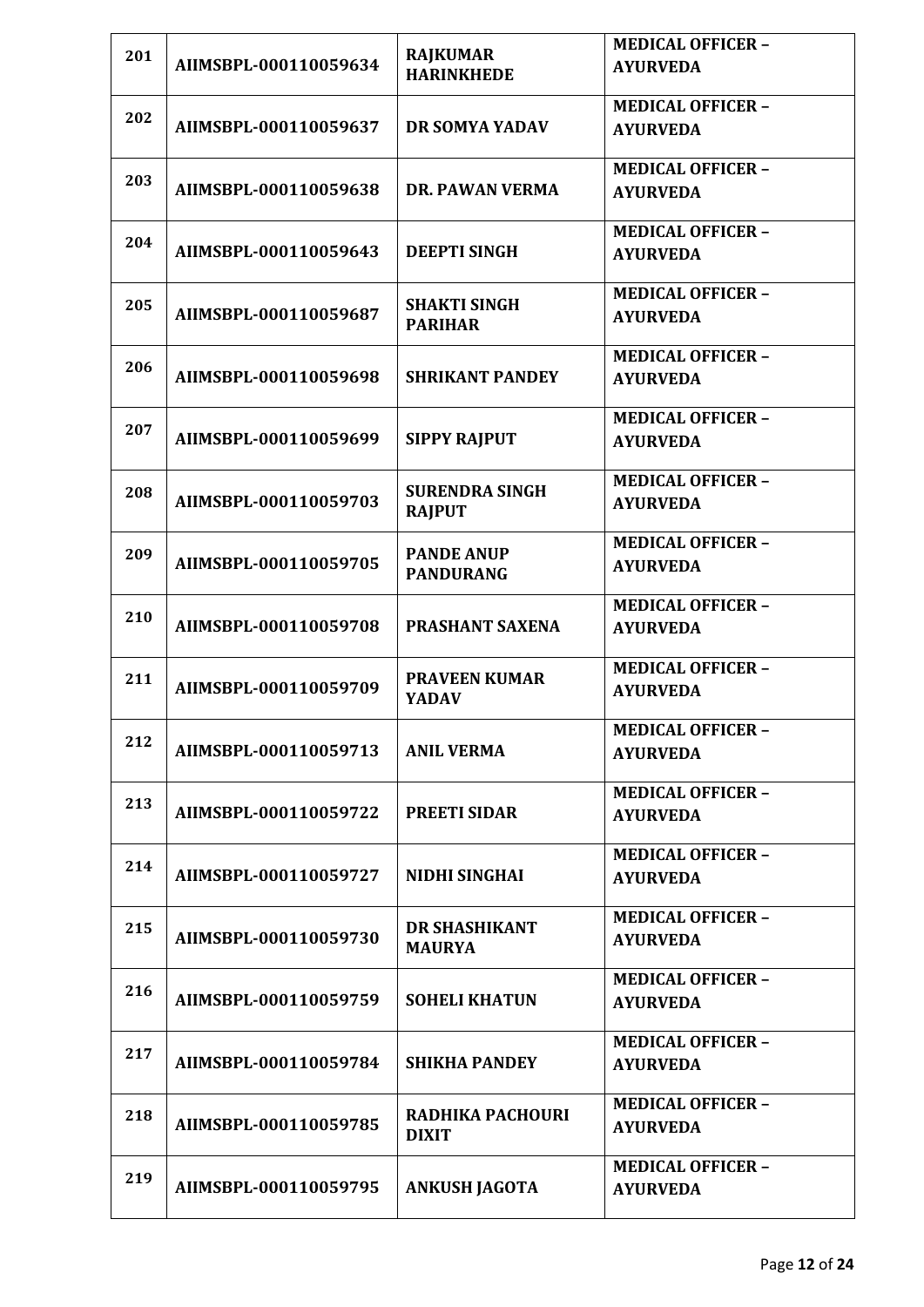|     |                       |                                     | <b>MEDICAL OFFICER -</b>                    |
|-----|-----------------------|-------------------------------------|---------------------------------------------|
| 220 | AIIMSBPL-000110059803 | <b>POONAM TIWARI</b>                | <b>AYURVEDA</b>                             |
|     |                       |                                     | <b>MEDICAL OFFICER -</b>                    |
| 221 | AIIMSBPL-000110059810 | <b>SALEHA ZAINAB</b>                | <b>AYURVEDA</b>                             |
|     |                       |                                     | <b>MEDICAL OFFICER -</b>                    |
| 222 | AIIMSBPL-000110059866 | <b>DR AAKANKSHA</b><br><b>PATWA</b> | <b>AYURVEDA</b>                             |
|     |                       |                                     | <b>MEDICAL OFFICER -</b>                    |
| 223 | AIIMSBPL-000110060022 | <b>RASHMI PAYASI</b>                | <b>AYURVEDA</b>                             |
|     |                       |                                     | <b>MEDICAL OFFICER -</b>                    |
| 224 | AIIMSBPL-000110060043 | <b>RAGINI TIWARI</b>                | <b>AYURVEDA</b>                             |
| 225 |                       |                                     | <b>MEDICAL OFFICER -</b>                    |
|     | AIIMSBPL-000110060067 | <b>KAUSHLENDRA SINGH</b>            | <b>AYURVEDA</b>                             |
| 226 |                       | <b>SARVADE DATTATRAY</b>            | <b>MEDICAL OFFICER -</b>                    |
|     | AIIMSBPL-000110060145 | <b>DURGADAS</b>                     | <b>AYURVEDA</b>                             |
| 227 |                       | <b>NAMDEV SHRIPATI</b>              | <b>MEDICAL OFFICER -</b>                    |
|     | AIIMSBPL-000110060180 | <b>VANGANEKAR</b>                   | <b>AYURVEDA</b>                             |
| 228 |                       | <b>SHREYANSH ASHOK</b>              | <b>MEDICAL OFFICER -</b>                    |
|     | AIIMSBPL-000110060186 | <b>PACHORE</b>                      | <b>AYURVEDA</b>                             |
| 229 |                       |                                     | <b>MEDICAL OFFICER -</b>                    |
|     | AIIMSBPL-000110060189 | <b>SHAHNAWAZ DIWAN</b>              | <b>AYURVEDA</b>                             |
| 230 |                       | <b>RAJENDRA KUMAR</b>               | <b>MEDICAL OFFICER -</b>                    |
|     | AIIMSBPL-000110060193 | <b>DIXIT</b>                        | <b>AYURVEDA</b>                             |
| 231 |                       |                                     | <b>MEDICAL OFFICER -</b>                    |
|     | AIIMSBPL-000110060203 | <b>SHRADDHA NAMDEO</b>              | <b>AYURVEDA</b>                             |
| 232 |                       |                                     | <b>MEDICAL OFFICER -</b>                    |
|     | AIIMSBPL-000110060220 | <b>KAVITA SHARMA</b>                | <b>AYURVEDA</b>                             |
| 233 |                       | <b>JEEVAN SINGH</b>                 | <b>MEDICAL OFFICER -</b>                    |
|     | AIIMSBPL-000110060248 | <b>YADUWANSHI</b>                   | <b>AYURVEDA</b>                             |
|     |                       |                                     | <b>MEDICAL OFFICER -</b>                    |
| 234 | AIIMSBPL-000110060260 | <b>SWATI SHARMA</b>                 | <b>AYURVEDA</b>                             |
|     |                       |                                     | <b>MEDICAL OFFICER -</b>                    |
| 235 | AIIMSBPL-000110060266 | <b>DR FIROZA BANO</b>               | <b>AYURVEDA</b>                             |
|     |                       |                                     | <b>MEDICAL OFFICER -</b>                    |
| 236 | AIIMSBPL-000110060269 | <b>DR ANAND RAHUL</b>               | <b>AYURVEDA</b>                             |
|     |                       |                                     | <b>MEDICAL OFFICER -</b>                    |
| 237 | AIIMSBPL-000110060278 | <b>SHAILENDRA SINGH</b>             | <b>AYURVEDA</b>                             |
|     |                       |                                     |                                             |
| 238 | AIIMSBPL-000110060298 | <b>SWATI KATARE</b>                 | <b>MEDICAL OFFICER -</b><br><b>AYURVEDA</b> |
|     |                       |                                     |                                             |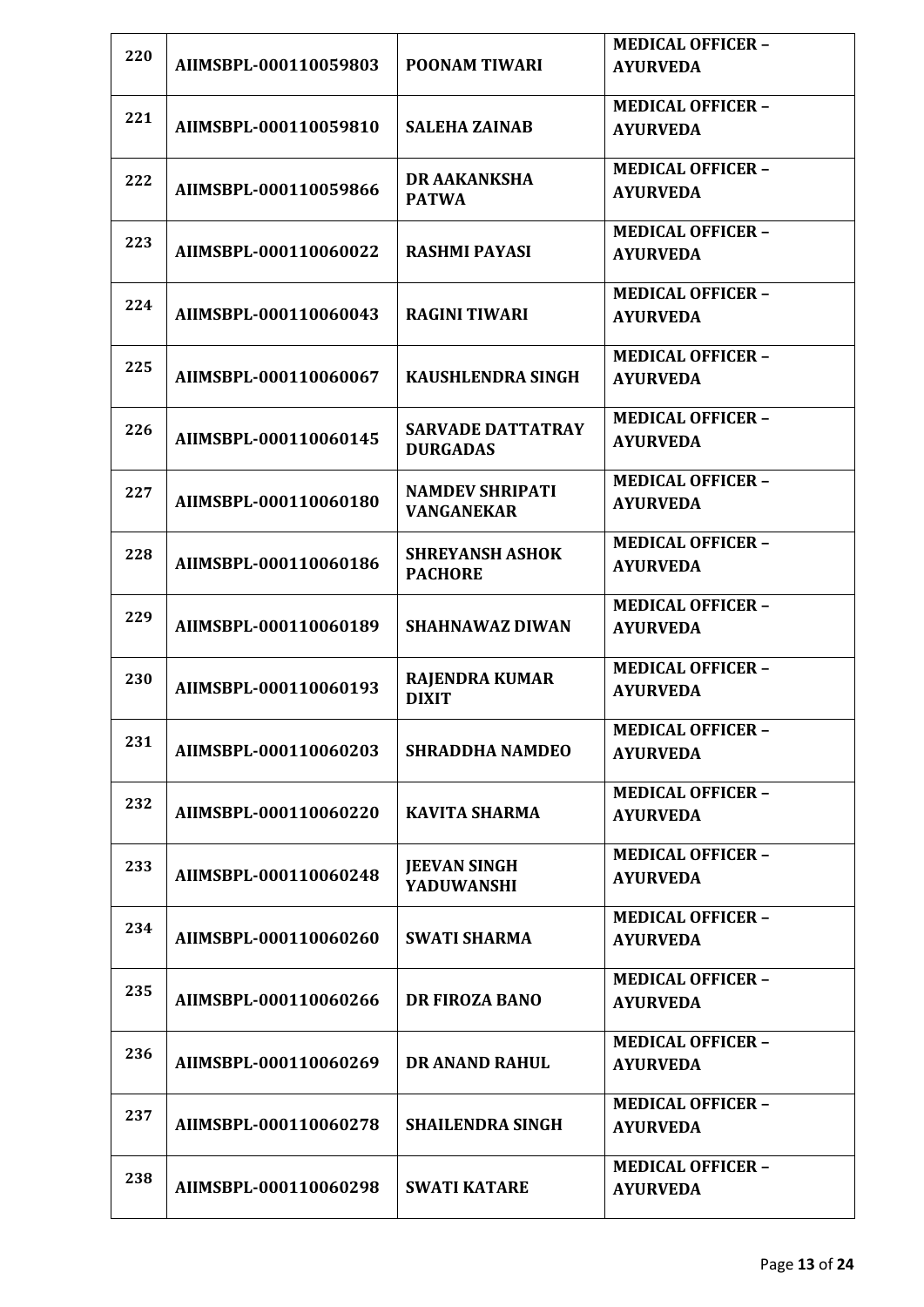| 239 |                       |                                           | <b>MEDICAL OFFICER -</b>      |
|-----|-----------------------|-------------------------------------------|-------------------------------|
|     | AIIMSBPL-000110060334 | <b>KESHAV GOLIYA</b>                      | <b>AYURVEDA</b>               |
|     |                       |                                           | <b>MEDICAL OFFICER -</b>      |
| 240 | AIIMSBPL-000110060358 | PUNEET SINGH RAJPUT                       | <b>AYURVEDA</b>               |
| 241 |                       |                                           | <b>MEDICAL OFFICER -</b>      |
|     | AIIMSBPL-000110060367 | <b>ANJALI DUBEY</b>                       | <b>AYURVEDA</b>               |
| 242 |                       | <b>BHINGARDIVE KAMINI</b>                 | <b>MEDICAL OFFICER -</b>      |
|     | AIIMSBPL-000110060378 | <b>BALASAHEB</b>                          | <b>AYURVEDA</b>               |
| 243 |                       |                                           | <b>MEDICAL OFFICER -</b>      |
|     | AIIMSBPL-000110060399 | PRACHI AGNIHOTRI                          | <b>AYURVEDA</b>               |
| 244 |                       |                                           | <b>MEDICAL OFFICER -</b>      |
|     | AIIMSBPL-000110060401 | <b>KESHAV GOLIYA</b>                      | <b>AYURVEDA</b>               |
| 245 | AIIMSBPL-000110033294 | <b>ABRAR MOHD KHAN</b>                    | <b>MEDICAL OFFICER -UNANI</b> |
| 246 | AIIMSBPL-000110033415 | <b>BARKATI MOHAMMAD</b>                   | <b>MEDICAL OFFICER -UNANI</b> |
|     |                       | <b>TARIQUE</b>                            |                               |
| 247 | AIIMSBPL-000110033555 | <b>ADNAN MASTAN</b>                       | <b>MEDICAL OFFICER -UNANI</b> |
| 248 | AIIMSBPL-000110033675 | <b>FARAH NAAZ</b>                         | <b>MEDICAL OFFICER -UNANI</b> |
| 249 | AIIMSBPL-000110034106 | DR MOHD NAEEM KHAN                        | <b>MEDICAL OFFICER -UNANI</b> |
| 250 | AIIMSBPL-000110034229 | <b>SAMREEN</b>                            | <b>MEDICAL OFFICER -UNANI</b> |
| 251 | AIIMSBPL-000110034320 | <b>ATIYA ANJUM</b>                        | <b>MEDICAL OFFICER -UNANI</b> |
| 252 | AIIMSBPL-000110034348 | ATHAR ASLAM                               | <b>MEDICAL OFFICER -UNANI</b> |
| 253 | AIIMSBPL-000110034592 | <b>SADIQUE HUSAIN</b>                     | <b>MEDICAL OFFICER -UNANI</b> |
| 254 | AIIMSBPL-000110034840 | <b>MOHD SHAHID</b>                        | <b>MEDICAL OFFICER -UNANI</b> |
| 255 | AIIMSBPL-000110034912 | <b>IMRAN KHAN</b>                         | <b>MEDICAL OFFICER -UNANI</b> |
| 256 | AIIMSBPL-000110035215 | <b>MOHD JAFAR</b>                         | <b>MEDICAL OFFICER -UNANI</b> |
| 257 | AIIMSBPL-000110035252 | <b>AMRIN SAIYED</b>                       | <b>MEDICAL OFFICER -UNANI</b> |
| 258 | AIIMSBPL-000110035317 | <b>SABA TAHIR</b>                         | <b>MEDICAL OFFICER -UNANI</b> |
| 259 | AIIMSBPL-000110048118 | <b>MOHAMMAD TARIQUE</b><br><b>ANSARI</b>  | <b>MEDICAL OFFICER -UNANI</b> |
|     |                       |                                           |                               |
| 260 | AIIMSBPL-000110048170 | <b>FAUZIA NAAZ ABDUL</b><br><b>RAHMAN</b> | <b>MEDICAL OFFICER -UNANI</b> |
| 261 | AIIMSBPL-000110048283 | <b>KUM ASMA</b>                           | <b>MEDICAL OFFICER -UNANI</b> |
| 262 | AIIMSBPL-000110048316 | <b>SAHAR SALEEM</b>                       | <b>MEDICAL OFFICER -UNANI</b> |
|     |                       |                                           |                               |
| 263 | AIIMSBPL-000110048688 | <b>MD SARFRAZ ALAM</b>                    | <b>MEDICAL OFFICER -UNANI</b> |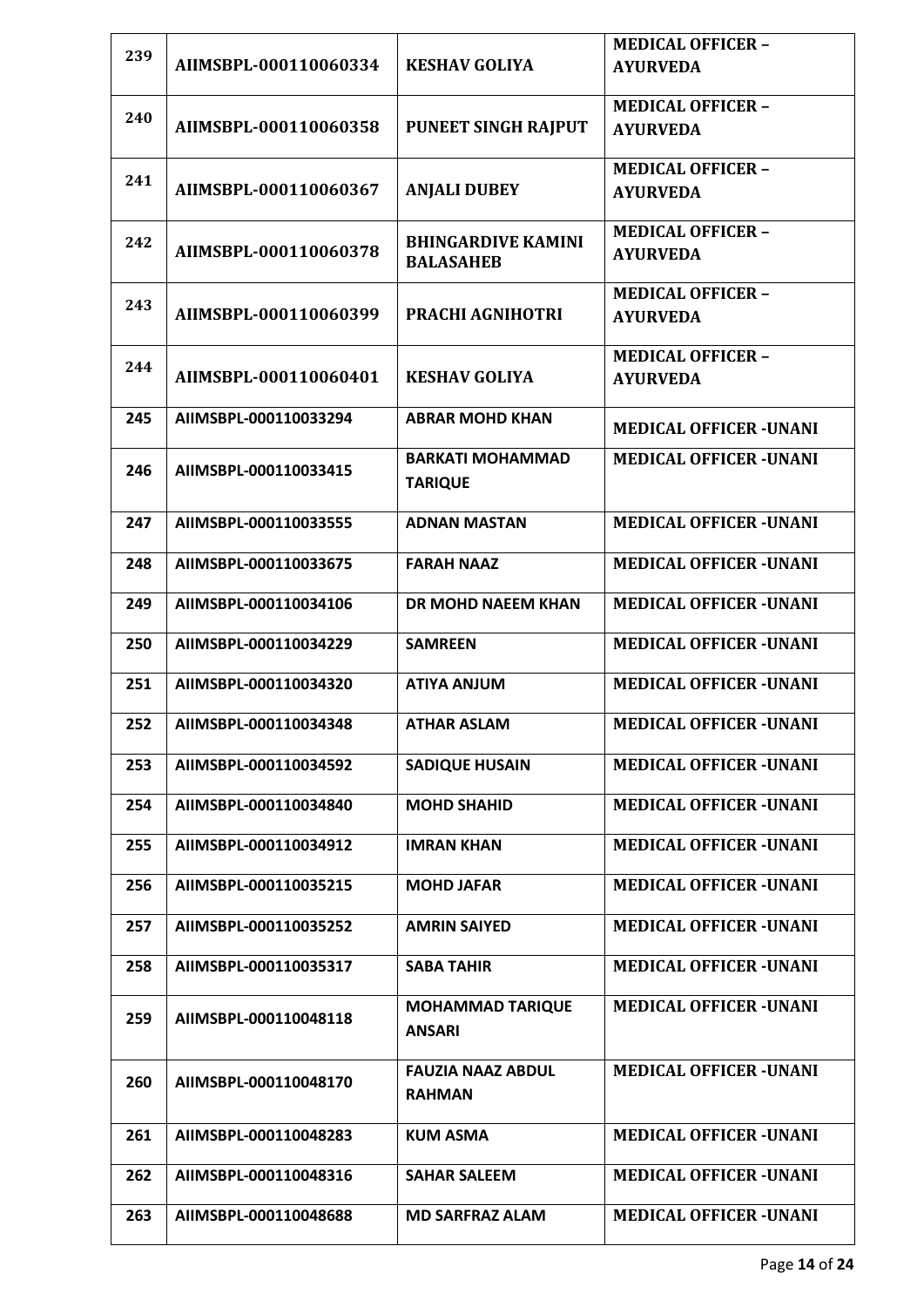| 264 | AIIMSBPL-000110048695 | <b>SYED AZHAR ALI</b>                      | <b>MEDICAL OFFICER -UNANI</b>                 |
|-----|-----------------------|--------------------------------------------|-----------------------------------------------|
| 265 | AIIMSBPL-000110048953 | <b>NAZMA KHAN</b>                          | <b>MEDICAL OFFICER -UNANI</b>                 |
| 266 | AIIMSBPL-000110049064 | <b>SHAZAD YAQUB</b>                        | <b>MEDICAL OFFICER -UNANI</b>                 |
| 267 | AIIMSBPL-000110049084 | <b>SADIA FATIMA</b>                        | <b>MEDICAL OFFICER -UNANI</b>                 |
| 268 | AIIMSBPL-000110059228 | <b>S M AHMER</b>                           | <b>MEDICAL OFFICER -UNANI</b>                 |
| 269 | AIIMSBPL-000110059312 | <b>MOHD ZEESHAN KHAN</b>                   | <b>MEDICAL OFFICER -UNANI</b>                 |
| 270 | AIIMSBPL-000110059366 | <b>DR. MOHD NAUMAN</b><br><b>SALEEM</b>    | <b>MEDICAL OFFICER -UNANI</b>                 |
| 271 | AIIMSBPL-000110059379 | <b>DR. IRFAN ANSARI</b>                    | <b>MEDICAL OFFICER -UNANI</b>                 |
| 272 | AIIMSBPL-000110059768 | <b>MOHD ABID</b>                           | <b>MEDICAL OFFICER -UNANI</b>                 |
| 273 | AIIMSBPL-000110059867 | <b>SHAHANA KHAN</b>                        | <b>MEDICAL OFFICER -UNANI</b>                 |
| 274 | AIIMSBPL-000110060230 | <b>SYEDA HAJERA HABIB</b>                  | <b>MEDICAL OFFICER -UNANI</b>                 |
| 275 | AIIMSBPL-000110060281 | <b>RABIYA MANSOORI</b>                     | <b>MEDICAL OFFICER -UNANI</b>                 |
| 276 | AIIMSBPL-000110033319 | <b>NEERAJ PANDEY</b>                       | <b>MEDICAL OFFICER -YOGA</b>                  |
| 277 | AIIMSBPL-000110033387 | <b>DR SHWETA MISHRA</b>                    | <b>MEDICAL OFFICER -YOGA</b>                  |
| 278 | AIIMSBPL-000110033531 | DR. LAKSHMEESHA DR                         | <b>MEDICAL OFFICER -YOGA</b>                  |
| 279 | AIIMSBPL-000110033874 | <b>MOOVENTHAN A</b>                        | <b>MEDICAL OFFICER -YOGA</b>                  |
| 280 | AIIMSBPL-000110033906 | <b>DR MUDDA SOFIA</b>                      | <b>MEDICAL OFFICER -YOGA</b>                  |
| 281 | AIIMSBPL-000110034009 | <b>DHANALAKSHMI</b>                        | <b>MEDICAL OFFICER -YOGA</b>                  |
| 282 | AIIMSBPL-000110034124 | <b>ELANCHEZHIYAN</b>                       | <b>MEDICAL OFFICER -YOGA</b>                  |
|     |                       | <b>DEVARAJAN</b>                           |                                               |
| 283 | AIIMSBPL-000110034329 | <b>SARASWATI</b>                           | <b>MEDICAL OFFICER -YOGA</b>                  |
| 284 | AIIMSBPL-000110034850 | <b>DR. KANAK SONI</b>                      | <b>MEDICAL OFFICER -YOGA</b>                  |
| 285 | AIIMSBPL-000110048099 | <b>VIJAYARAGHAVAN N</b>                    | <b>MEDICAL OFFICER -YOGA</b>                  |
| 286 | AIIMSBPL-000110048821 | <b>SUNIL KUMAR SRIWAS</b>                  | <b>MEDICAL OFFICER -YOGA</b>                  |
| 287 | AIIMSBPL-000110060372 | <b>DR.OMNATH</b>                           | <b>MEDICAL OFFICER -YOGA</b>                  |
| 288 | AIIMSBPL-000110034079 | <b>NIVETHITHA L</b>                        | <b>MEDICAL OFFICER -YOGA</b>                  |
| 289 | AIIMSBPL-000110033344 | DR. ARUN KUMAR JHA                         | <b>MEDICAL OFFICER -</b><br><b>HOMEOPATHY</b> |
| 290 | AIIMSBPL-000110033354 | <b>JITENDRA MADHUKAR</b><br><b>MAHAJAN</b> | <b>MEDICAL OFFICER -</b><br><b>HOMEOPATHY</b> |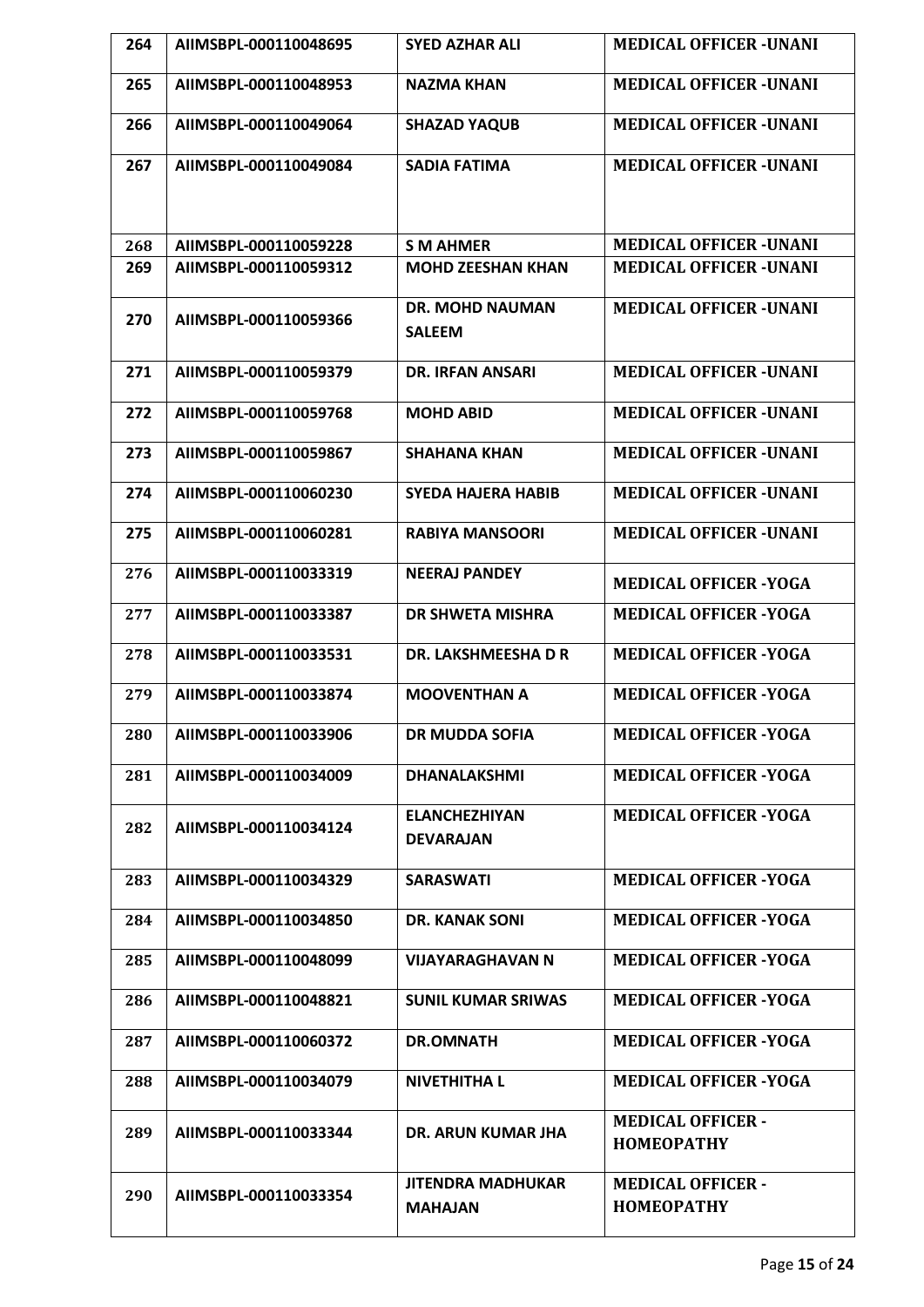|     |                       | <b>DR. SATISH KUMAR</b>        | <b>MEDICAL OFFICER -</b>                      |
|-----|-----------------------|--------------------------------|-----------------------------------------------|
| 291 | AIIMSBPL-000110033416 | <b>MISHRA</b>                  | <b>HOMEOPATHY</b>                             |
| 292 | AIIMSBPL-000110033457 | <b>NANCY</b>                   | <b>MEDICAL OFFICER -</b><br><b>HOMEOPATHY</b> |
|     |                       |                                |                                               |
| 293 | AIIMSBPL-000110033461 | <b>DEVIKA RAJPUT</b>           | <b>MEDICAL OFFICER -</b>                      |
|     |                       |                                | <b>HOMEOPATHY</b>                             |
| 294 | AIIMSBPL-000110033504 | <b>RAJAT RANJAN ROUT</b>       | <b>MEDICAL OFFICER -</b>                      |
|     |                       |                                | <b>HOMEOPATHY</b>                             |
|     |                       |                                | <b>MEDICAL OFFICER -</b>                      |
| 295 | AIIMSBPL-000110033508 | <b>ANIL KUMAR</b>              | <b>HOMEOPATHY</b>                             |
|     |                       |                                | <b>MEDICAL OFFICER -</b>                      |
| 296 | AIIMSBPL-000110033514 | <b>NITIN ASHOKRAO PARKHI</b>   | <b>HOMEOPATHY</b>                             |
|     |                       |                                | <b>MEDICAL OFFICER -</b>                      |
| 297 | AIIMSBPL-000110033523 | <b>POONAM SINGH</b>            | <b>HOMEOPATHY</b>                             |
|     |                       |                                | <b>MEDICAL OFFICER -</b>                      |
| 298 | AIIMSBPL-000110033524 | <b>PRANESH KUMAR SINGH</b>     | <b>HOMEOPATHY</b>                             |
|     |                       |                                | <b>MEDICAL OFFICER -</b>                      |
| 299 | AIIMSBPL-000110033547 | <b>SANDHYA SAHU</b>            | <b>HOMEOPATHY</b>                             |
|     |                       |                                | <b>MEDICAL OFFICER -</b>                      |
| 300 | AIIMSBPL-000110033562 | <b>DR DIPTI RAMI</b>           | <b>HOMEOPATHY</b>                             |
|     |                       |                                |                                               |
| 301 | AIIMSBPL-000110033632 | <b>RAVI SHANKAR DWIVEDI</b>    | <b>MEDICAL OFFICER -</b><br><b>HOMEOPATHY</b> |
|     |                       |                                |                                               |
| 302 | AIIMSBPL-000110033649 | <b>DR JYOTI ULHAS GAJBHIYE</b> | <b>MEDICAL OFFICER -</b><br><b>HOMEOPATHY</b> |
|     |                       |                                |                                               |
| 303 | AIIMSBPL-000110033658 | <b>DR. SUBHASISH SARKAR</b>    | <b>MEDICAL OFFICER -</b>                      |
|     |                       |                                | <b>HOMEOPATHY</b>                             |
| 304 | AIIMSBPL-000110033686 | <b>RITESH MANKAR</b>           | <b>MEDICAL OFFICER -</b>                      |
|     |                       |                                | <b>HOMEOPATHY</b>                             |
| 305 | AIIMSBPL-000110033747 | YUGAL KISHORE JATAV            | <b>MEDICAL OFFICER -</b>                      |
|     |                       |                                | <b>HOMEOPATHY</b>                             |
| 306 | AIIMSBPL-000110033849 | <b>SUBHRANIL SAHA</b>          | <b>MEDICAL OFFICER -</b>                      |
|     |                       |                                | <b>HOMEOPATHY</b>                             |
| 307 | AIIMSBPL-000110033862 | <b>DR. AMBREESH PANDEY</b>     | <b>MEDICAL OFFICER -</b>                      |
|     |                       |                                | <b>HOMEOPATHY</b>                             |
|     |                       | <b>KARMENDRA SINGH</b>         | <b>MEDICAL OFFICER -</b>                      |
| 308 | AIIMSBPL-000110033892 | <b>SACHAN</b>                  | <b>HOMEOPATHY</b>                             |
|     |                       |                                | <b>MEDICAL OFFICER -</b>                      |
| 309 | AIIMSBPL-000110033937 | <b>ABHIRAM BANERJEE</b>        | <b>HOMEOPATHY</b>                             |
|     |                       |                                |                                               |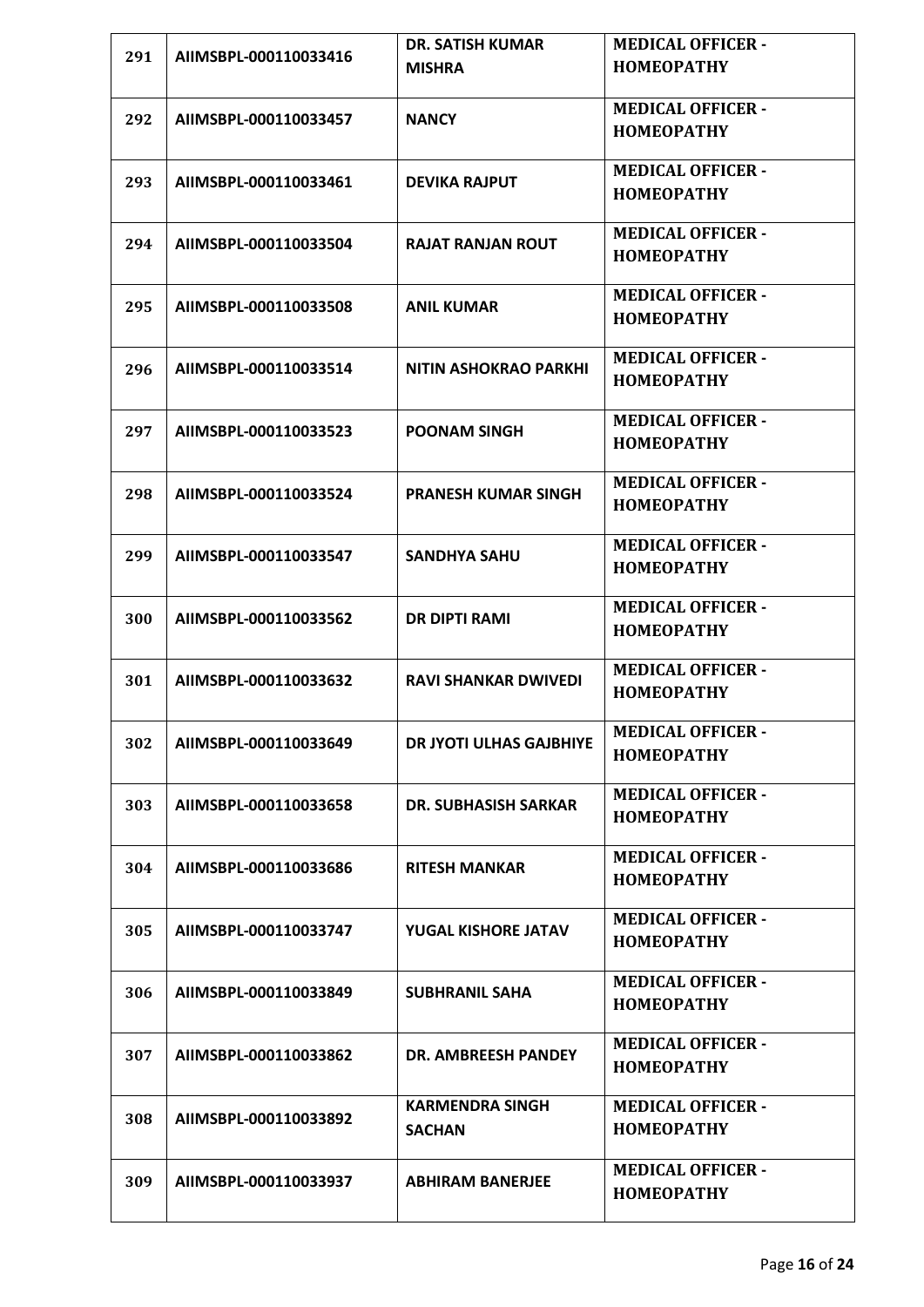| 310 | AIIMSBPL-000110033997 | <b>AKHILESHWARI GIRDHARI</b>            | <b>MEDICAL OFFICER -</b>                      |
|-----|-----------------------|-----------------------------------------|-----------------------------------------------|
|     |                       | <b>PANDEY</b>                           | <b>HOMEOPATHY</b>                             |
| 311 | AIIMSBPL-000110034053 | <b>SUMAN KUMARI</b>                     | <b>MEDICAL OFFICER -</b>                      |
|     |                       |                                         | <b>HOMEOPATHY</b>                             |
| 312 | AIIMSBPL-000110034104 | <b>HARSHADKUMAR</b>                     | <b>MEDICAL OFFICER -</b>                      |
|     |                       | <b>PRABHUDAS GHATALIYA</b>              | <b>HOMEOPATHY</b>                             |
| 313 | AIIMSBPL-000110034165 | <b>KAMBLE AJAY</b>                      | <b>MEDICAL OFFICER -</b>                      |
|     |                       | <b>CHANDRABHANJI</b>                    | <b>HOMEOPATHY</b>                             |
| 314 | AIIMSBPL-000110034167 | <b>DR. SHWETA NAMDEO</b>                | <b>MEDICAL OFFICER -</b>                      |
|     |                       |                                         | <b>HOMEOPATHY</b>                             |
| 315 | AIIMSBPL-000110034227 | <b>SANJEEV KUMAR</b>                    | <b>MEDICAL OFFICER -</b>                      |
|     |                       | <b>SRIVASTAVA</b>                       | <b>HOMEOPATHY</b>                             |
| 316 | AIIMSBPL-000110034235 | <b>NEERJA DUGTAL</b>                    | <b>MEDICAL OFFICER -</b>                      |
|     |                       |                                         | <b>HOMEOPATHY</b>                             |
| 317 | AIIMSBPL-000110034247 | <b>DEWESH KUMAR</b>                     | <b>MEDICAL OFFICER -</b>                      |
|     |                       | <b>DEWANSHU</b>                         | <b>HOMEOPATHY</b>                             |
| 318 | AIIMSBPL-000110034378 | <b>VIJAY PRAKASH MISHRA</b>             | <b>MEDICAL OFFICER -</b>                      |
|     |                       |                                         | <b>HOMEOPATHY</b>                             |
| 319 | AIIMSBPL-000110034380 | <b>NIDHI SHARMA</b>                     | <b>MEDICAL OFFICER -</b>                      |
|     |                       |                                         | <b>HOMEOPATHY</b>                             |
| 320 | AIIMSBPL-000110034542 | <b>UTTAM SINGH</b>                      | <b>MEDICAL OFFICER -</b>                      |
|     |                       |                                         | <b>HOMEOPATHY</b>                             |
| 321 | AIIMSBPL-000110034589 | <b>MANORAMA VERMA</b>                   | <b>MEDICAL OFFICER -</b>                      |
|     |                       |                                         | <b>HOMEOPATHY</b>                             |
| 322 | AIIMSBPL-000110034601 | <b>DR RENU SISODIA</b>                  | <b>MEDICAL OFFICER -</b>                      |
|     |                       |                                         | <b>HOMEOPATHY</b>                             |
| 323 | AIIMSBPL-000110034609 | <b>CHANDRAMONI PATEL</b>                | <b>MEDICAL OFFICER -</b>                      |
|     |                       |                                         | <b>HOMEOPATHY</b>                             |
| 324 | AIIMSBPL-000110034611 | RAJESH KUMAR JADHAV                     | <b>MEDICAL OFFICER -</b>                      |
|     |                       |                                         | <b>HOMEOPATHY</b>                             |
| 325 | AIIMSBPL-000110034626 | SANGEETA BHADORIYA                      | <b>MEDICAL OFFICER -</b><br><b>HOMEOPATHY</b> |
|     |                       |                                         |                                               |
| 326 | AIIMSBPL-000110034651 | <b>PRIYANKA PUROHIT</b>                 | <b>MEDICAL OFFICER -</b><br><b>HOMEOPATHY</b> |
|     |                       |                                         |                                               |
| 327 | AIIMSBPL-000110034686 | <b>RAMASHANKAR</b><br><b>CHATURVEDI</b> | <b>MEDICAL OFFICER -</b><br><b>HOMEOPATHY</b> |
|     |                       |                                         |                                               |
| 328 | AIIMSBPL-000110034725 | <b>DR. TUSHITA THAKUR</b>               | <b>MEDICAL OFFICER -</b><br><b>HOMEOPATHY</b> |
|     |                       |                                         |                                               |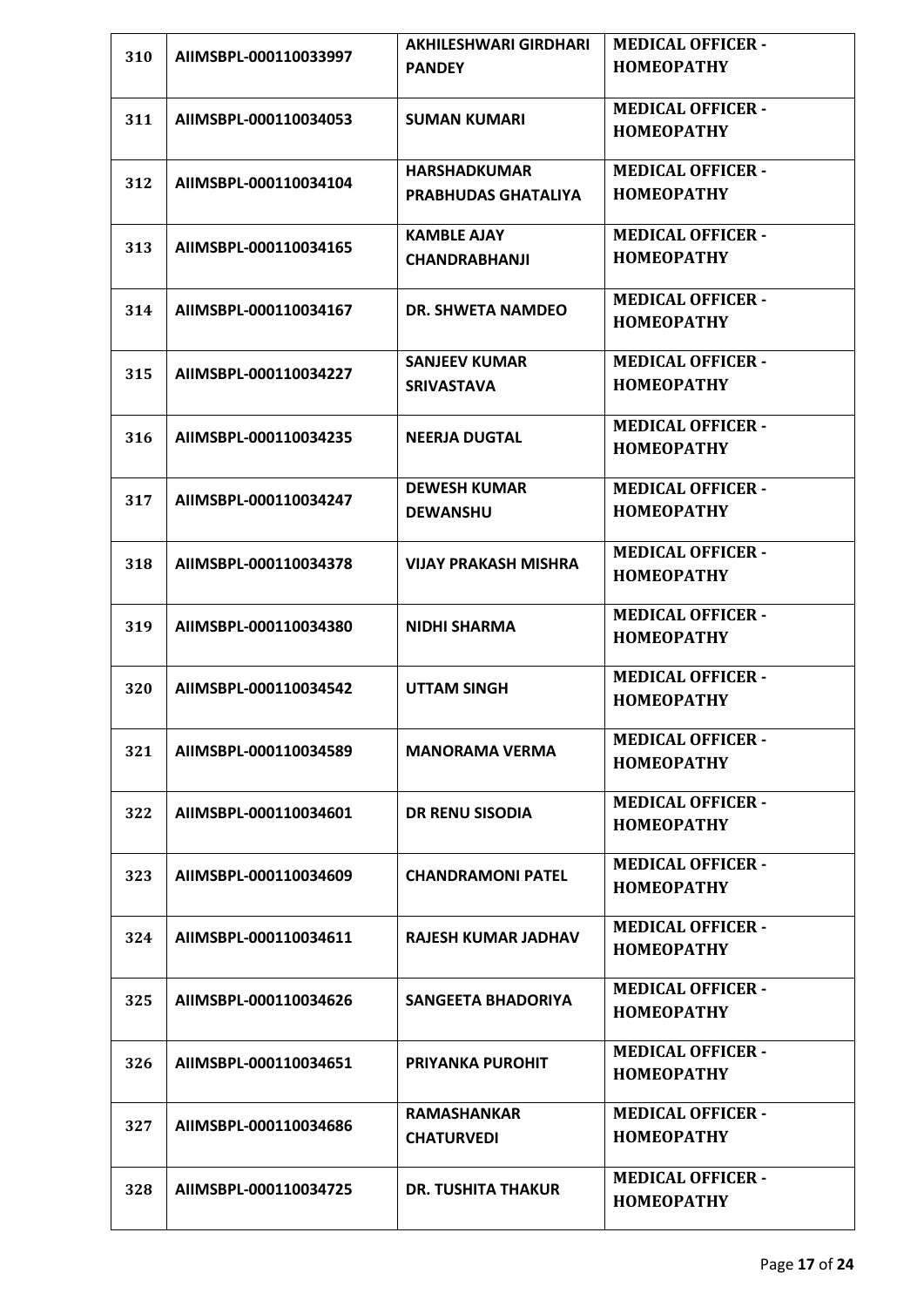| 329 | AIIMSBPL-000110034802 | <b>ANKIT SRIVASTAVA</b>                       | <b>MEDICAL OFFICER -</b><br><b>HOMEOPATHY</b> |
|-----|-----------------------|-----------------------------------------------|-----------------------------------------------|
| 330 | AIIMSBPL-000110034844 | <b>DR VIPIN KUMAR</b><br><b>SHARMA</b>        | <b>MEDICAL OFFICER -</b><br><b>HOMEOPATHY</b> |
| 331 | AIIMSBPL-000110034846 | PEEYUSH KUMAR GUPTA                           | <b>MEDICAL OFFICER -</b><br><b>HOMEOPATHY</b> |
| 332 | AIIMSBPL-000110034859 | <b>POOJA RAI</b>                              | <b>MEDICAL OFFICER -</b><br><b>HOMEOPATHY</b> |
| 333 | AIIMSBPL-000110034861 | DR NAMRATA S NANWANI                          | <b>MEDICAL OFFICER -</b><br><b>HOMEOPATHY</b> |
| 334 | AIIMSBPL-000110034875 | YOGESH KUMAR YADAV                            | <b>MEDICAL OFFICER -</b><br><b>HOMEOPATHY</b> |
| 335 | AIIMSBPL-000110034918 | <b>MANJU YADAV</b>                            | <b>MEDICAL OFFICER -</b><br><b>HOMEOPATHY</b> |
| 336 | AIIMSBPL-000110034957 | <b>MADHURI SINGH</b>                          | <b>MEDICAL OFFICER -</b><br><b>HOMEOPATHY</b> |
| 337 | AIIMSBPL-000110034958 | <b>ASIF SARDAR</b>                            | <b>MEDICAL OFFICER -</b><br><b>HOMEOPATHY</b> |
| 338 | AIIMSBPL-000110034969 | <b>VIBHA SAXENA</b>                           | <b>MEDICAL OFFICER -</b><br><b>HOMEOPATHY</b> |
| 339 | AIIMSBPL-000110035000 | <b>UPENDRA KUMAR TIWARI</b>                   | <b>MEDICAL OFFICER -</b><br><b>HOMEOPATHY</b> |
| 340 | AIIMSBPL-000110035059 | <b>RESHMA CHANDRABHANJI</b><br><b>HIWRALE</b> | <b>MEDICAL OFFICER -</b><br><b>HOMEOPATHY</b> |
| 341 | AIIMSBPL-000110035089 | <b>SUKANYA DAS</b>                            | <b>MEDICAL OFFICER -</b><br><b>HOMEOPATHY</b> |
| 342 | AIIMSBPL-000110035096 | <b>DR.ANAND KUMAR</b><br><b>GAUTAM</b>        | <b>MEDICAL OFFICER -</b><br><b>HOMEOPATHY</b> |
| 343 | AIIMSBPL-000110035113 | <b>MUNMUN KOLEY</b>                           | <b>MEDICAL OFFICER -</b><br><b>HOMEOPATHY</b> |
| 344 | AIIMSBPL-000110035135 | <b>DR KEERTI PATHAK</b>                       | <b>MEDICAL OFFICER -</b><br><b>HOMEOPATHY</b> |
| 345 | AIIMSBPL-000110035166 | <b>DR KABOOL CHAND</b><br><b>PRAJAPATI</b>    | <b>MEDICAL OFFICER -</b><br><b>HOMEOPATHY</b> |
| 346 | AIIMSBPL-000110035176 | <b>DEEPTI GAUTAM</b>                          | <b>MEDICAL OFFICER -</b><br><b>HOMEOPATHY</b> |
| 347 | AIIMSBPL-000110035179 | <b>DR ANITA CHOUDHARY</b>                     | <b>MEDICAL OFFICER -</b><br><b>HOMEOPATHY</b> |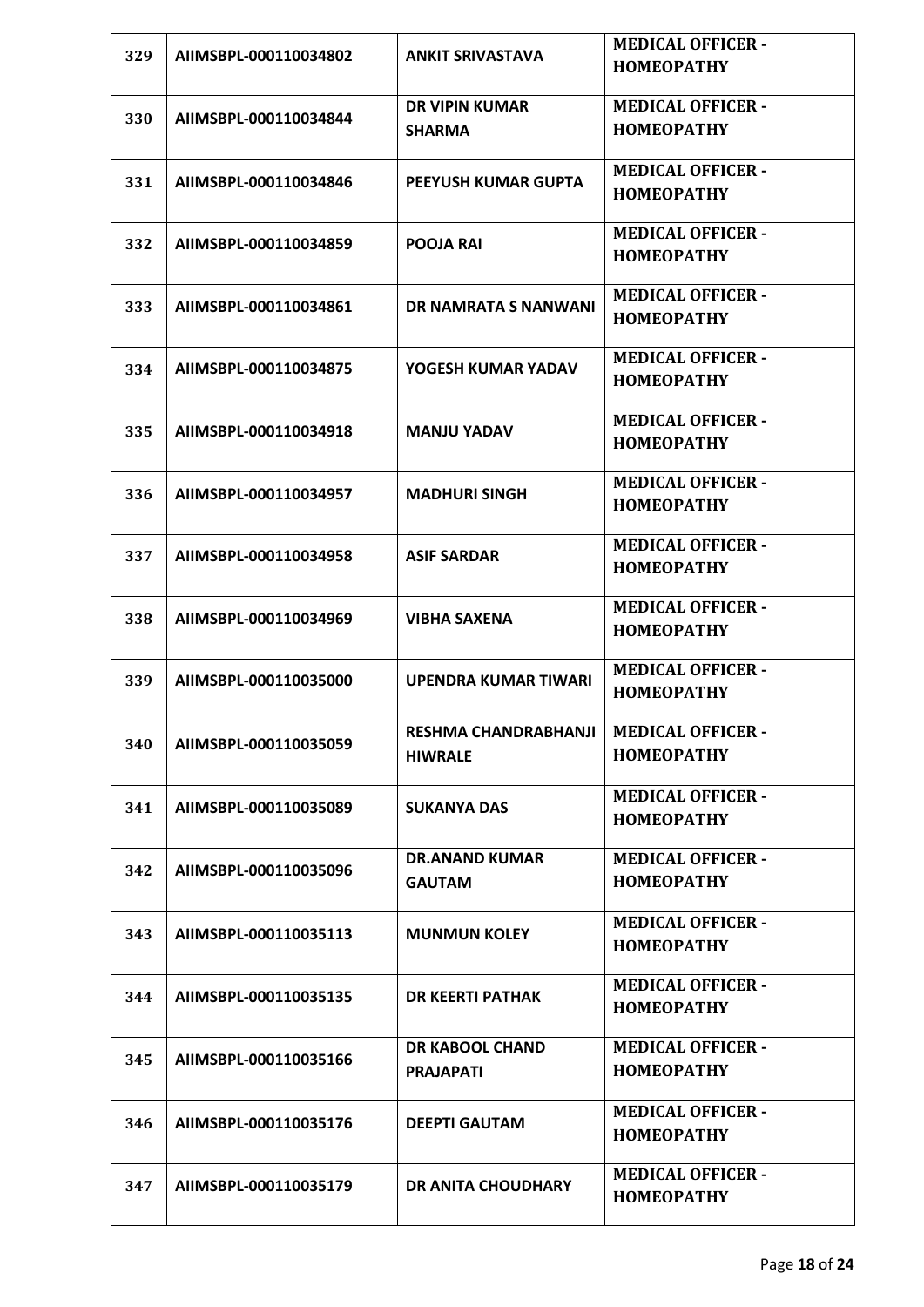| 348 | AIIMSBPL-000110035240 | <b>PRASHANT KUMAR</b>                     | <b>MEDICAL OFFICER -</b><br><b>HOMEOPATHY</b> |
|-----|-----------------------|-------------------------------------------|-----------------------------------------------|
| 349 | AIIMSBPL-000110035260 | <b>SARIKA RATHORE</b>                     | <b>MEDICAL OFFICER -</b><br><b>HOMEOPATHY</b> |
| 350 | AIIMSBPL-000110035269 | <b>ASHISH KUMAR</b><br><b>SHRIVASTAVA</b> | <b>MEDICAL OFFICER -</b><br><b>HOMEOPATHY</b> |
| 351 | AIIMSBPL-000110035314 | <b>SHIVA GOSWAMI</b>                      | <b>MEDICAL OFFICER -</b><br><b>HOMEOPATHY</b> |
| 352 | AIIMSBPL-000110035338 | <b>SOURINDRANATH PAIK</b>                 | <b>MEDICAL OFFICER -</b><br><b>HOMEOPATHY</b> |
| 353 | AIIMSBPL-000110048136 | <b>DR.UMESH TURKAR</b>                    | <b>MEDICAL OFFICER -</b><br><b>HOMEOPATHY</b> |
| 354 | AIIMSBPL-000110048138 | <b>DR VIKRANT GARG</b>                    | <b>MEDICAL OFFICER -</b><br><b>HOMEOPATHY</b> |
| 355 | AIIMSBPL-000110048193 | <b>SURESH KUMAR YADAV</b>                 | <b>MEDICAL OFFICER -</b><br><b>HOMEOPATHY</b> |
| 356 | AIIMSBPL-000110048213 | <b>EPILI JAGANNATH</b>                    | <b>MEDICAL OFFICER -</b><br><b>HOMEOPATHY</b> |
| 357 | AIIMSBPL-000110048235 | M. GNNANAPRAKASHAM                        | <b>MEDICAL OFFICER -</b><br><b>HOMEOPATHY</b> |
| 358 | AIIMSBPL-000110048253 | <b>ML SASANKA VARDHAN</b>                 | <b>MEDICAL OFFICER -</b><br><b>HOMEOPATHY</b> |
| 359 | AIIMSBPL-000110048264 | <b>DR TIKESH BISEN</b>                    | <b>MEDICAL OFFICER -</b><br><b>HOMEOPATHY</b> |
| 360 | AIIMSBPL-000110048292 | <b>MADHU GUPTA</b>                        | <b>MEDICAL OFFICER -</b><br><b>HOMEOPATHY</b> |
| 361 | AIIMSBPL-000110048301 | <b>SHELENDRA KUMAR</b>                    | <b>MEDICAL OFFICER -</b><br><b>HOMEOPATHY</b> |
| 362 | AIIMSBPL-000110048333 | <b>DR.SHEETAL ROKADE</b>                  | <b>MEDICAL OFFICER -</b><br><b>HOMEOPATHY</b> |
| 363 | AIIMSBPL-000110048346 | <b>ANIRUDDHA NAG</b>                      | <b>MEDICAL OFFICER -</b><br><b>HOMEOPATHY</b> |
| 364 | AIIMSBPL-000110048412 | <b>TANU AGRAWAL</b>                       | <b>MEDICAL OFFICER -</b><br><b>HOMEOPATHY</b> |
| 365 | AIIMSBPL-000110048429 | <b>JOSHI HINI ANANTKUMAR</b>              | <b>MEDICAL OFFICER -</b><br><b>HOMEOPATHY</b> |
| 366 | AIIMSBPL-000110048436 | <b>BHAVESH KUMAR BISEN</b>                | <b>MEDICAL OFFICER -</b><br><b>HOMEOPATHY</b> |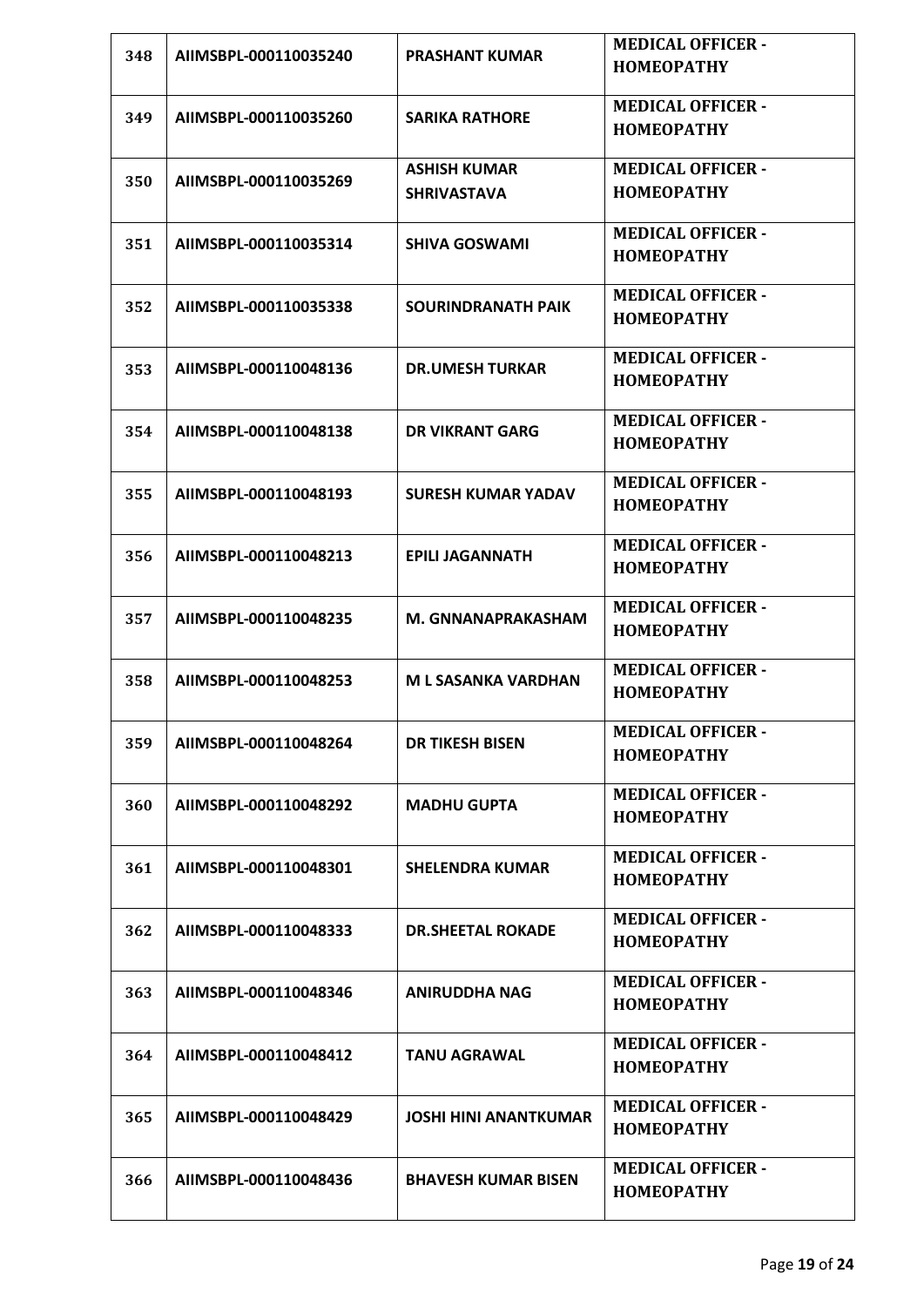| 367 | AIIMSBPL-000110048454 | <b>PRABIN KUMAR SHAW</b>    | <b>MEDICAL OFFICER -</b><br><b>HOMEOPATHY</b> |
|-----|-----------------------|-----------------------------|-----------------------------------------------|
|     |                       | <b>PULAKENDU</b>            | <b>MEDICAL OFFICER -</b>                      |
| 368 | AIIMSBPL-000110048469 | <b>BHATTACHARYA</b>         | <b>HOMEOPATHY</b>                             |
|     |                       |                             | <b>MEDICAL OFFICER -</b>                      |
| 369 | AIIMSBPL-000110048471 | <b>BAISHAKHI GHOSH</b>      | <b>HOMEOPATHY</b>                             |
|     | AIIMSBPL-000110048508 | <b>DR. NIBHA GIRI</b>       | <b>MEDICAL OFFICER -</b>                      |
| 370 |                       |                             | <b>HOMEOPATHY</b>                             |
| 371 | AIIMSBPL-000110048524 | <b>DEBOBROTO CHATTERJEE</b> | <b>MEDICAL OFFICER -</b>                      |
|     |                       |                             | <b>HOMEOPATHY</b>                             |
| 372 | AIIMSBPL-000110048530 | <b>BHASKAR SARKAR</b>       | <b>MEDICAL OFFICER -</b>                      |
|     |                       |                             | <b>HOMEOPATHY</b>                             |
| 373 | AIIMSBPL-000110048543 | PIYUSHA MAHESHWARI          | <b>MEDICAL OFFICER -</b>                      |
|     |                       |                             | <b>HOMEOPATHY</b>                             |
|     |                       | <b>MAHENDRA KUMAR</b>       | <b>MEDICAL OFFICER -</b>                      |
| 374 | AIIMSBPL-000110048548 | <b>AGRAHARI</b>             | <b>HOMEOPATHY</b>                             |
|     |                       |                             | <b>MEDICAL OFFICER -</b>                      |
| 375 | AIIMSBPL-000110048597 | <b>DR SHILPA PALIWAL</b>    | <b>HOMEOPATHY</b>                             |
| 376 | AIIMSBPL-000110048605 | DR PARUL SINGH SENGAR       | <b>MEDICAL OFFICER -</b>                      |
|     |                       |                             | <b>HOMEOPATHY</b>                             |
| 377 | AIIMSBPL-000110048608 | <b>PUNAM KUMARI</b>         | <b>MEDICAL OFFICER -</b>                      |
|     |                       |                             | <b>HOMEOPATHY</b>                             |
| 378 | AIIMSBPL-000110048620 | <b>SUNIL KUMAR AWASTHI</b>  | <b>MEDICAL OFFICER -</b>                      |
|     |                       |                             | <b>HOMEOPATHY</b>                             |
| 379 | AIIMSBPL-000110048649 | <b>HIMADRI BHAUMIK</b>      | <b>MEDICAL OFFICER -</b>                      |
|     |                       |                             | <b>HOMEOPATHY</b>                             |
| 380 | AIIMSBPL-000110048685 | <b>SHWETA PANDEY</b>        | <b>MEDICAL OFFICER -</b>                      |
|     |                       |                             | <b>HOMEOPATHY</b>                             |
| 381 | AIIMSBPL-000110048691 | <b>DHARMENDRA KUMAR</b>     | <b>MEDICAL OFFICER -</b>                      |
|     |                       | <b>SINGH</b>                | <b>HOMEOPATHY</b>                             |
| 382 | AIIMSBPL-000110048699 | <b>DEEPA JAIN</b>           | <b>MEDICAL OFFICER -</b>                      |
|     |                       |                             | <b>HOMEOPATHY</b>                             |
|     |                       |                             | <b>MEDICAL OFFICER -</b>                      |
| 383 | AIIMSBPL-000110048705 | <b>ROSHNI VISHWAKARMA</b>   | <b>HOMEOPATHY</b>                             |
|     |                       |                             | <b>MEDICAL OFFICER -</b>                      |
| 384 | AIIMSBPL-000110048747 | <b>DAN SINGH MEENA</b>      | <b>HOMEOPATHY</b>                             |
| 385 | AIIMSBPL-000110048782 | <b>SHWETA BAJAJ</b>         | <b>MEDICAL OFFICER -</b>                      |
|     |                       |                             | <b>HOMEOPATHY</b>                             |
|     |                       |                             |                                               |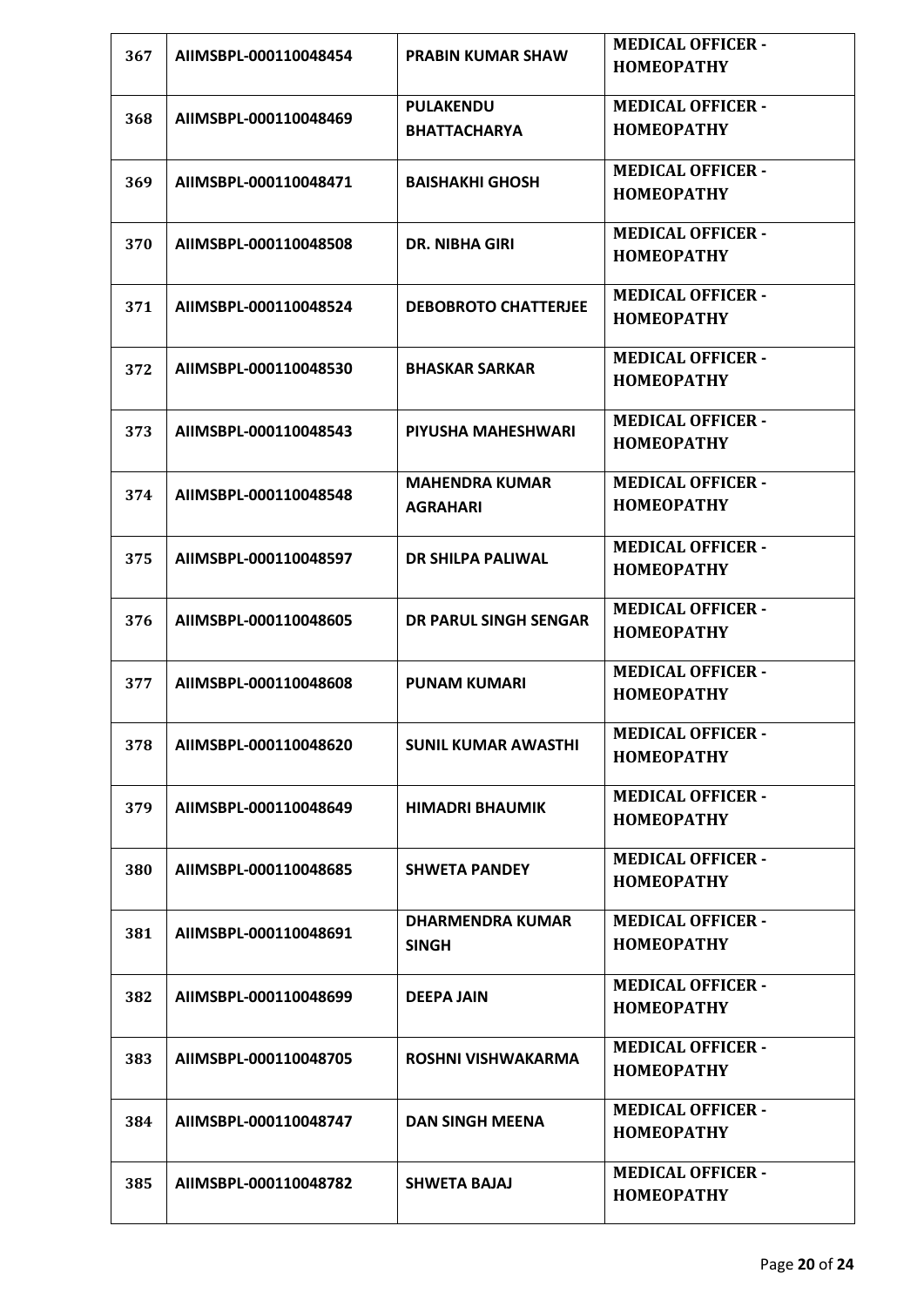| 386 | AIIMSBPL-000110048896 | <b>PRATIMA SINGH</b>        | <b>MEDICAL OFFICER -</b><br><b>HOMEOPATHY</b> |
|-----|-----------------------|-----------------------------|-----------------------------------------------|
| 387 | AIIMSBPL-000110048925 | <b>SHIVANAND OJHA</b>       | <b>MEDICAL OFFICER -</b><br><b>HOMEOPATHY</b> |
| 388 | AIIMSBPL-000110048998 | <b>DR MONALISA BHATTA</b>   | <b>MEDICAL OFFICER -</b><br><b>HOMEOPATHY</b> |
| 389 | AIIMSBPL-000110049038 | <b>DR. SATYAJIT NASKAR</b>  | <b>MEDICAL OFFICER -</b><br><b>HOMEOPATHY</b> |
| 390 | AIIMSBPL-000110049043 | <b>PAMPA SAHA</b>           | <b>MEDICAL OFFICER -</b><br><b>HOMEOPATHY</b> |
| 391 | AIIMSBPL-000110049048 | <b>SWATI PARASHAR</b>       | <b>MEDICAL OFFICER -</b><br><b>HOMEOPATHY</b> |
| 392 | AIIMSBPL-000110049050 | <b>PRACHI SINGHAI</b>       | <b>MEDICAL OFFICER -</b><br><b>HOMEOPATHY</b> |
| 393 | AIIMSBPL-000110049065 | <b>R SAI KRISHNA</b>        | <b>MEDICAL OFFICER -</b><br><b>HOMEOPATHY</b> |
| 394 | AIIMSBPL-000110049100 | <b>MADHVI GUPTA</b>         | <b>MEDICAL OFFICER -</b><br><b>HOMEOPATHY</b> |
| 395 | AIIMSBPL-000110049101 | <b>PRIYANKA SINGH</b>       | <b>MEDICAL OFFICER -</b><br><b>HOMEOPATHY</b> |
| 396 | AIIMSBPL-000110049149 | <b>SONALI PARASHAR</b>      | <b>MEDICAL OFFICER -</b><br><b>HOMEOPATHY</b> |
| 397 | AIIMSBPL-000110049172 | <b>SAIMA SHAMIM</b>         | <b>MEDICAL OFFICER -</b><br><b>HOMEOPATHY</b> |
| 398 | AIIMSBPL-000110049190 | <b>SHREYA TIWARI</b>        | <b>MEDICAL OFFICER -</b><br><b>HOMEOPATHY</b> |
| 399 | AIIMSBPL-000110049191 | <b>DR. SOUBIK CHOUDHURY</b> | <b>MEDICAL OFFICER -</b><br><b>HOMEOPATHY</b> |
| 400 | AIIMSBPL-000110049195 | <b>DIVYA TIWARI</b>         | <b>MEDICAL OFFICER -</b><br><b>HOMEOPATHY</b> |
| 401 | AIIMSBPL-000110059220 | <b>AMIT SHRIVASTAVA</b>     | <b>MEDICAL OFFICER -</b><br><b>HOMEOPATHY</b> |
| 402 | AIIMSBPL-000110059267 | <b>DR. ANKUR JAIN</b>       | <b>MEDICAL OFFICER -</b><br><b>HOMEOPATHY</b> |
| 403 | AIIMSBPL-000110059293 | <b>NISHA SINGH</b>          | <b>MEDICAL OFFICER -</b><br><b>HOMEOPATHY</b> |
| 404 | AIIMSBPL-000110059299 | <b>RUPAL JAIN</b>           | <b>MEDICAL OFFICER -</b><br><b>HOMEOPATHY</b> |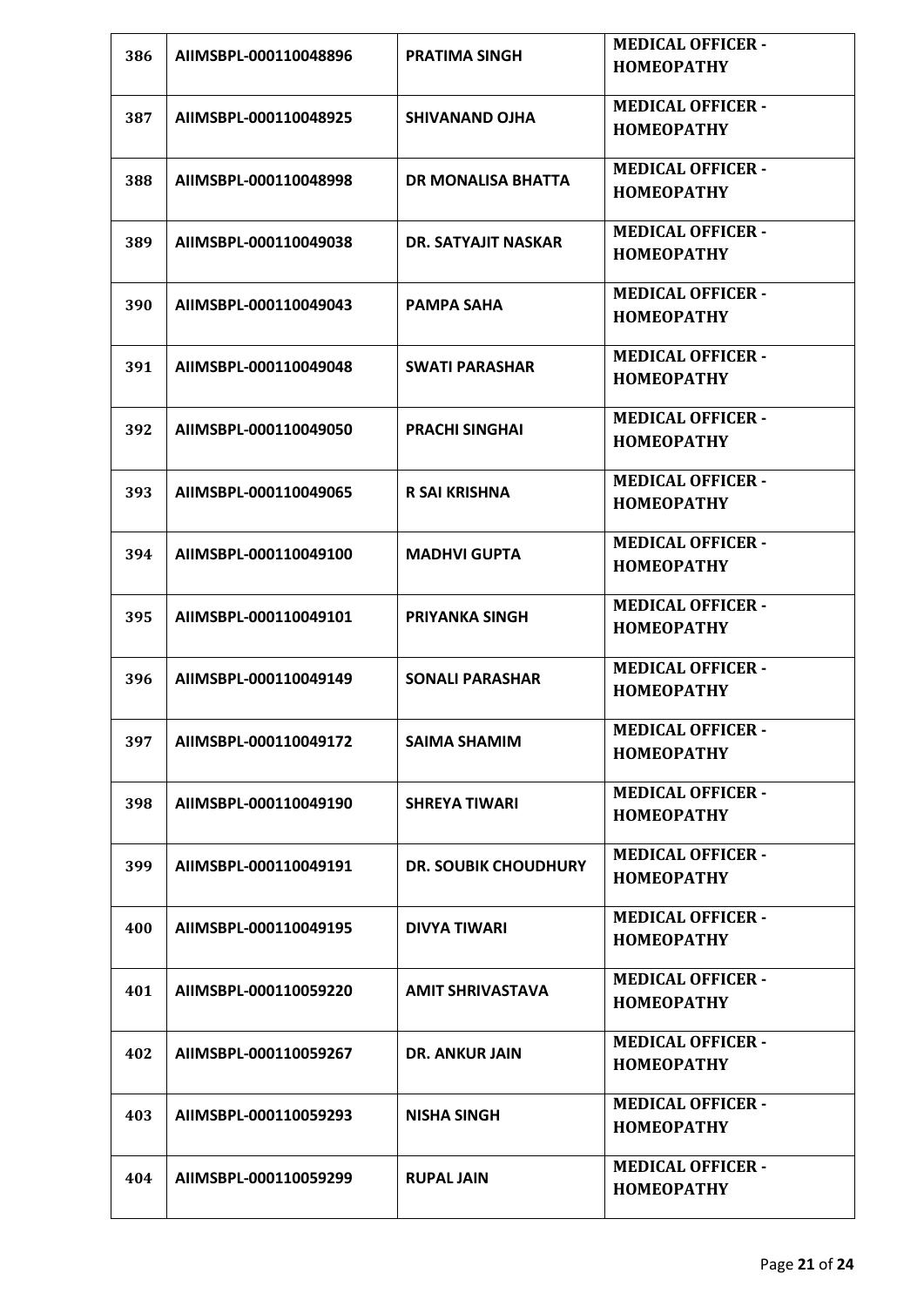| 405 | AIIMSBPL-000110059348 | <b>NEETU KOLARE</b>                    | <b>MEDICAL OFFICER -</b><br><b>HOMEOPATHY</b> |
|-----|-----------------------|----------------------------------------|-----------------------------------------------|
| 406 | AIIMSBPL-000110059416 | <b>KANHAIYA AGRAWAL</b>                | <b>MEDICAL OFFICER -</b><br><b>HOMEOPATHY</b> |
| 407 | AIIMSBPL-000110059417 | <b>DR SAIMUL K HAQUE</b>               | <b>MEDICAL OFFICER -</b><br><b>HOMEOPATHY</b> |
| 408 | AIIMSBPL-000110059460 | <b>MUKESH JHARIYA</b>                  | <b>MEDICAL OFFICER -</b><br><b>HOMEOPATHY</b> |
| 409 | AIIMSBPL-000110059467 | <b>VANDNA SURYAWANSHI</b>              | <b>MEDICAL OFFICER -</b><br><b>HOMEOPATHY</b> |
| 410 | AIIMSBPL-000110059552 | <b>NEHA GUPTA</b>                      | <b>MEDICAL OFFICER -</b><br><b>HOMEOPATHY</b> |
| 411 | AIIMSBPL-000110059560 | <b>POOJA SINGH</b>                     | <b>MEDICAL OFFICER -</b><br><b>HOMEOPATHY</b> |
| 412 | AIIMSBPL-000110059617 | <b>RAJESH KUMAR</b><br><b>SUTRAKAR</b> | <b>MEDICAL OFFICER -</b><br><b>HOMEOPATHY</b> |
| 413 | AIIMSBPL-000110059624 | <b>SWATI YADAV</b>                     | <b>MEDICAL OFFICER -</b><br><b>HOMEOPATHY</b> |
| 414 | AIIMSBPL-000110059639 | <b>RASHMI RAI</b>                      | <b>MEDICAL OFFICER -</b><br><b>HOMEOPATHY</b> |
| 415 | AIIMSBPL-000110059673 | DR.DASARI.PRADEEP<br><b>KUMAR</b>      | <b>MEDICAL OFFICER -</b><br><b>HOMEOPATHY</b> |
| 416 | AIIMSBPL-000110059690 | <b>SOVAN GANTAIT</b>                   | <b>MEDICAL OFFICER -</b><br><b>HOMEOPATHY</b> |
| 417 | AIIMSBPL-000110059691 | <b>JAYSHREE ADLAK</b>                  | <b>MEDICAL OFFICER -</b><br><b>HOMEOPATHY</b> |
| 418 | AIIMSBPL-000110059718 | <b>RUP NANDI</b>                       | <b>MEDICAL OFFICER -</b><br><b>HOMEOPATHY</b> |
| 419 | AIIMSBPL-000110059764 | DR VANDANA MISHRA                      | <b>MEDICAL OFFICER -</b><br><b>HOMEOPATHY</b> |
| 420 | AIIMSBPL-000110059771 | <b>DR VIKAS TIWARI</b>                 | <b>MEDICAL OFFICER -</b><br><b>HOMEOPATHY</b> |
| 421 | AIIMSBPL-000110059783 | DR PRIYANKA TIWARI                     | <b>MEDICAL OFFICER -</b><br><b>HOMEOPATHY</b> |
| 422 | AIIMSBPL-000110059850 | <b>SATYASHREE PATNAIK</b>              | <b>MEDICAL OFFICER -</b><br><b>HOMEOPATHY</b> |
| 423 | AIIMSBPL-000110059857 | <b>DR NEHA DUBEY</b>                   | <b>MEDICAL OFFICER -</b><br><b>HOMEOPATHY</b> |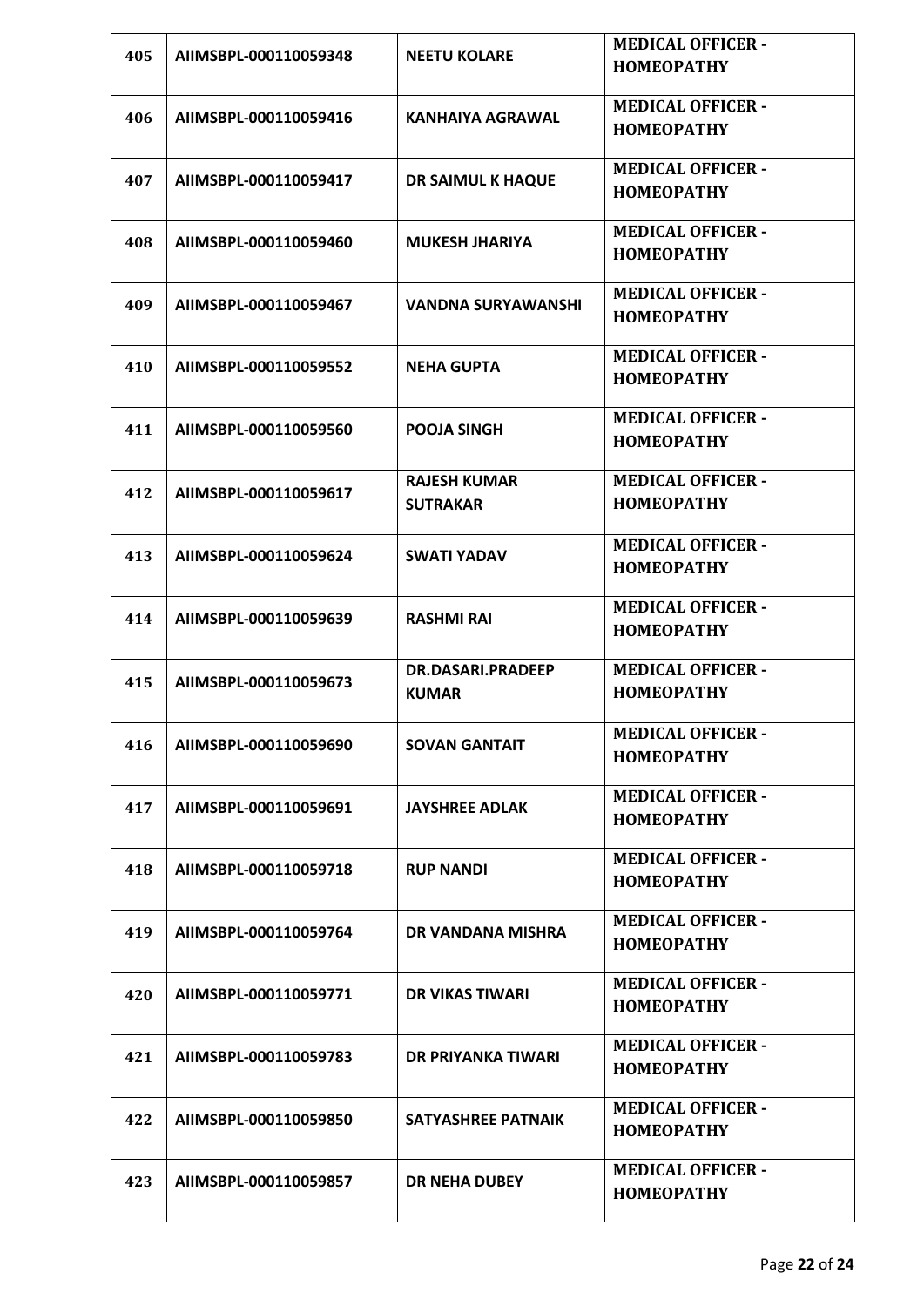| 424 | AIIMSBPL-000110059860 | <b>DR. VYOMKESH SHUKLA</b>                 | <b>MEDICAL OFFICER -</b><br><b>HOMEOPATHY</b> |
|-----|-----------------------|--------------------------------------------|-----------------------------------------------|
| 425 | AIIMSBPL-000110059864 | <b>AJAY MEENA</b>                          | <b>MEDICAL OFFICER -</b><br><b>HOMEOPATHY</b> |
| 426 | AIIMSBPL-000110060015 | <b>DR. KUSHAL PARAKH</b>                   | <b>MEDICAL OFFICER -</b><br><b>HOMEOPATHY</b> |
| 427 | AIIMSBPL-000110060016 | <b>RUCHITA SHARMA</b>                      | <b>MEDICAL OFFICER -</b><br><b>HOMEOPATHY</b> |
| 428 | AIIMSBPL-000110060017 | <b>DR. RUPESH KUMAR</b><br><b>PANDEY</b>   | <b>MEDICAL OFFICER -</b><br><b>HOMEOPATHY</b> |
| 429 | AIIMSBPL-000110060044 | <b>RAJESH SHRIVASTAVA</b>                  | <b>MEDICAL OFFICER -</b><br><b>HOMEOPATHY</b> |
| 430 | AIIMSBPL-000110060058 | <b>AJAY SINGH BAGHEL</b>                   | <b>MEDICAL OFFICER -</b><br><b>HOMEOPATHY</b> |
| 431 | AIIMSBPL-000110060065 | <b>AMIT KUMAR VERMA</b>                    | <b>MEDICAL OFFICER -</b><br><b>HOMEOPATHY</b> |
| 432 | AIIMSBPL-000110060081 | <b>SRIMANTA KHAMRUI</b>                    | <b>MEDICAL OFFICER -</b><br><b>HOMEOPATHY</b> |
| 433 | AIIMSBPL-000110060096 | <b>DR SUCHITRA</b><br><b>SANDHIBIGRAHA</b> | <b>MEDICAL OFFICER -</b><br><b>HOMEOPATHY</b> |
| 434 | AIIMSBPL-000110060139 | <b>TRISHITA BASU</b>                       | <b>MEDICAL OFFICER -</b><br><b>HOMEOPATHY</b> |
| 435 | AIIMSBPL-000110060152 | <b>DR. ASHISH KUMAR DIXIT</b>              | <b>MEDICAL OFFICER -</b><br><b>HOMEOPATHY</b> |
| 436 | AIIMSBPL-000110060159 | <b>AJAY KUMAR</b>                          | <b>MEDICAL OFFICER -</b><br><b>HOMEOPATHY</b> |
| 437 | AIIMSBPL-000110060185 | <b>SHEELA VAGADRE</b>                      | <b>MEDICAL OFFICER -</b><br><b>HOMEOPATHY</b> |
| 438 | AIIMSBPL-000110060198 | <b>MANISHA NAGAR</b>                       | <b>MEDICAL OFFICER -</b><br><b>HOMEOPATHY</b> |
| 439 | AIIMSBPL-000110060238 | <b>VIR ABHIMANYU SINGH</b>                 | <b>MEDICAL OFFICER -</b><br><b>HOMEOPATHY</b> |
| 440 | AIIMSBPL-000110060255 | <b>TEJASWANI DEWANGAN</b>                  | <b>MEDICAL OFFICER -</b><br><b>HOMEOPATHY</b> |
| 441 | AIIMSBPL-000110060265 | <b>AMIT KUMAR</b><br><b>CHATURVEDI</b>     | <b>MEDICAL OFFICER -</b><br><b>HOMEOPATHY</b> |
| 442 | AIIMSBPL-000110060272 | <b>LILESH KUMAR GAUTAM</b>                 | <b>MEDICAL OFFICER -</b><br><b>HOMEOPATHY</b> |